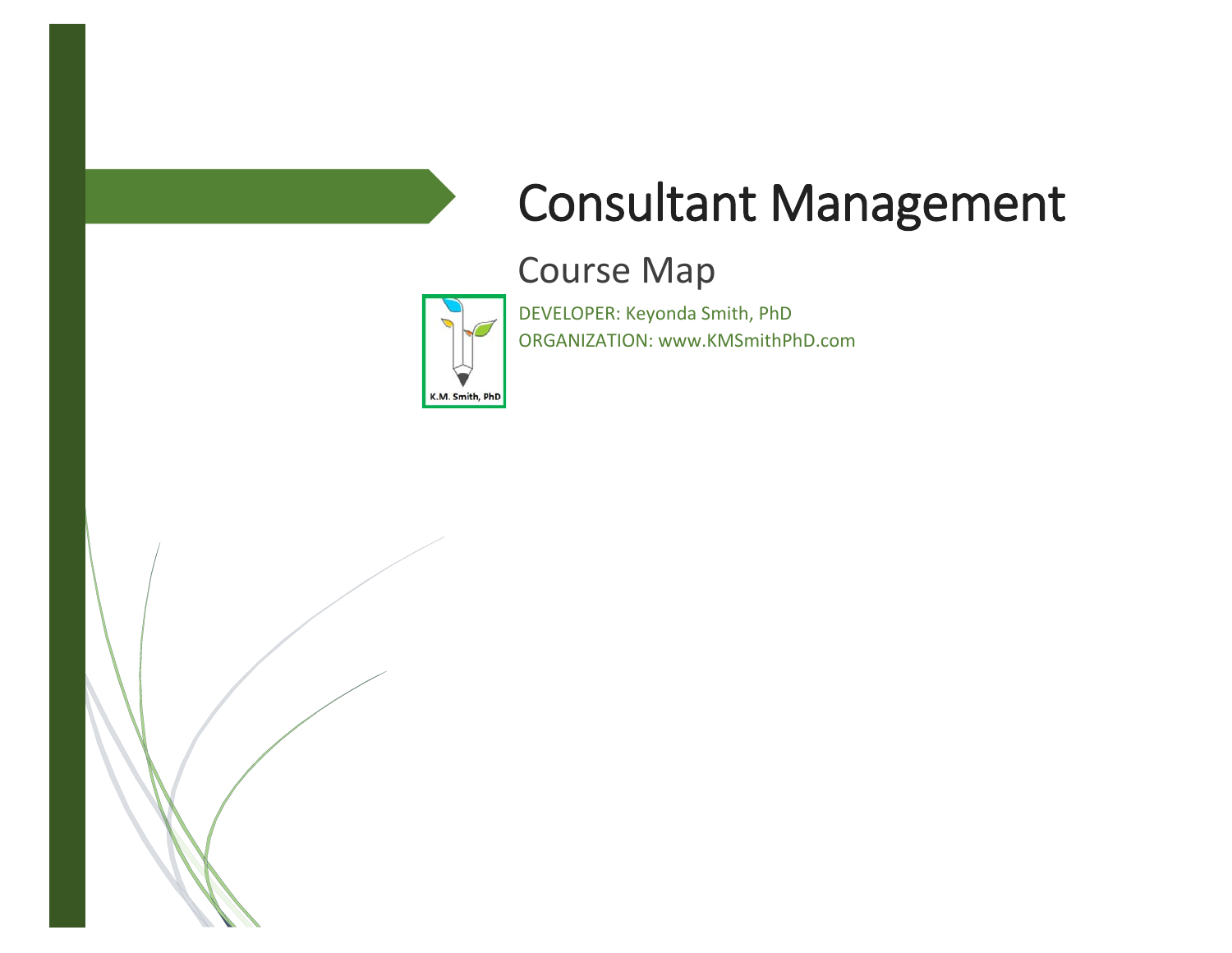# **Table of Contents**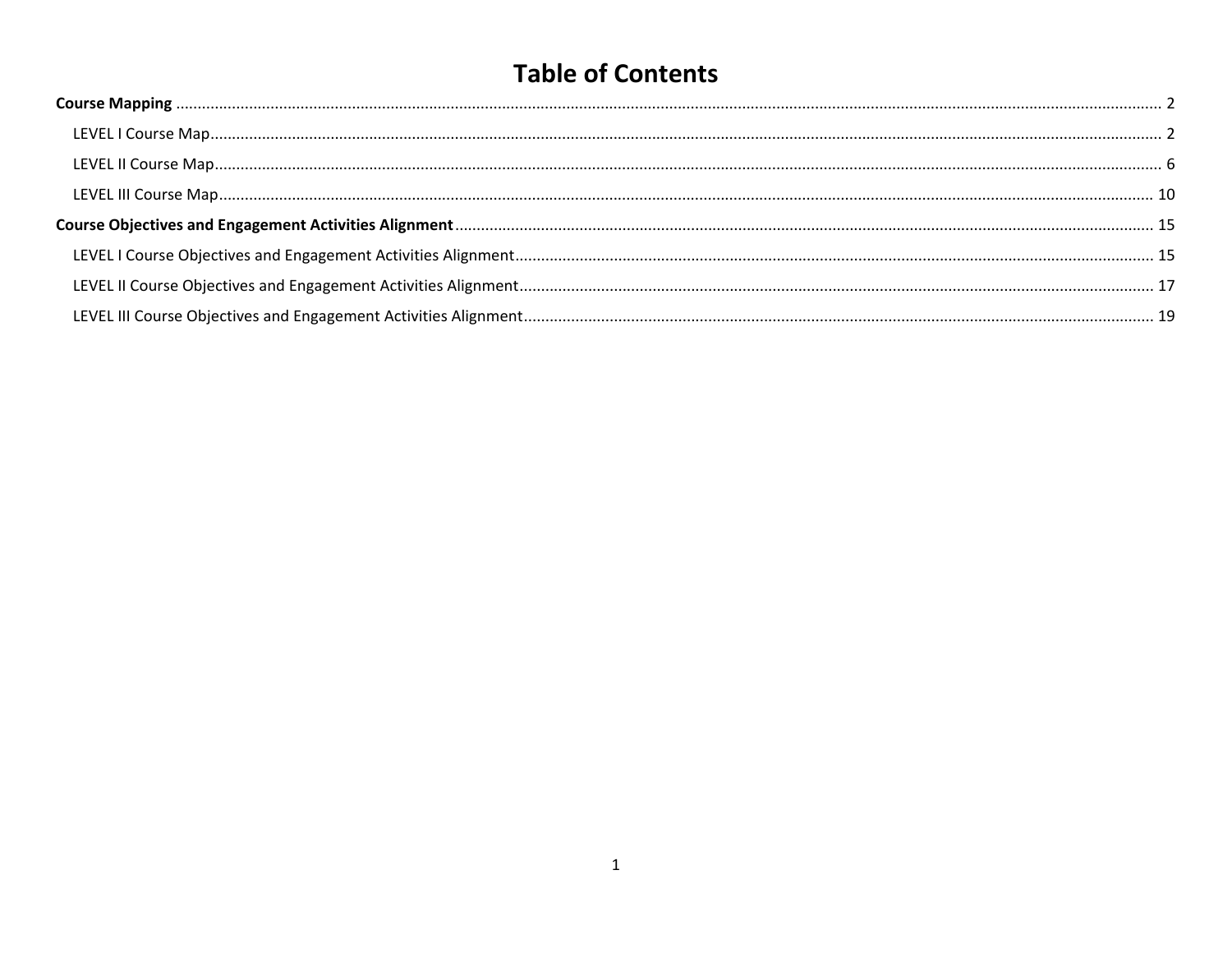## <span id="page-2-0"></span>**Course Mapping**

#### **Course Map Legend**



#### <span id="page-2-1"></span>**Level I Course Map (Level of Effort = 14 Hours)**

In-Person Hours = 8

Online Hours = 6

| <b>Module Title</b>                      | <b>Learning Objectives</b>                                                                                               | <b>Delivery</b><br><b>Method</b> | <b>Course Activities</b>                                                | <b>Competency</b><br><b>Assessment</b>                                                                                | <b>Consultant</b><br><b>Experience</b> |
|------------------------------------------|--------------------------------------------------------------------------------------------------------------------------|----------------------------------|-------------------------------------------------------------------------|-----------------------------------------------------------------------------------------------------------------------|----------------------------------------|
| <b>Module 1: CM101 The Addx Identity</b> | 1. Recognize Addx identity, brand, and<br>services to improve their understandings<br>of Addx mission, values, and goals | Online (1 hour)                  | Interactive Learning<br>object of Addx identity,<br>brand, and services | <b>Introduction</b><br><b>Discussion</b><br><b>Board</b><br>Instructor<br>developed<br><b>Multiple</b><br>Choice quiz | Entry $-2$ years                       |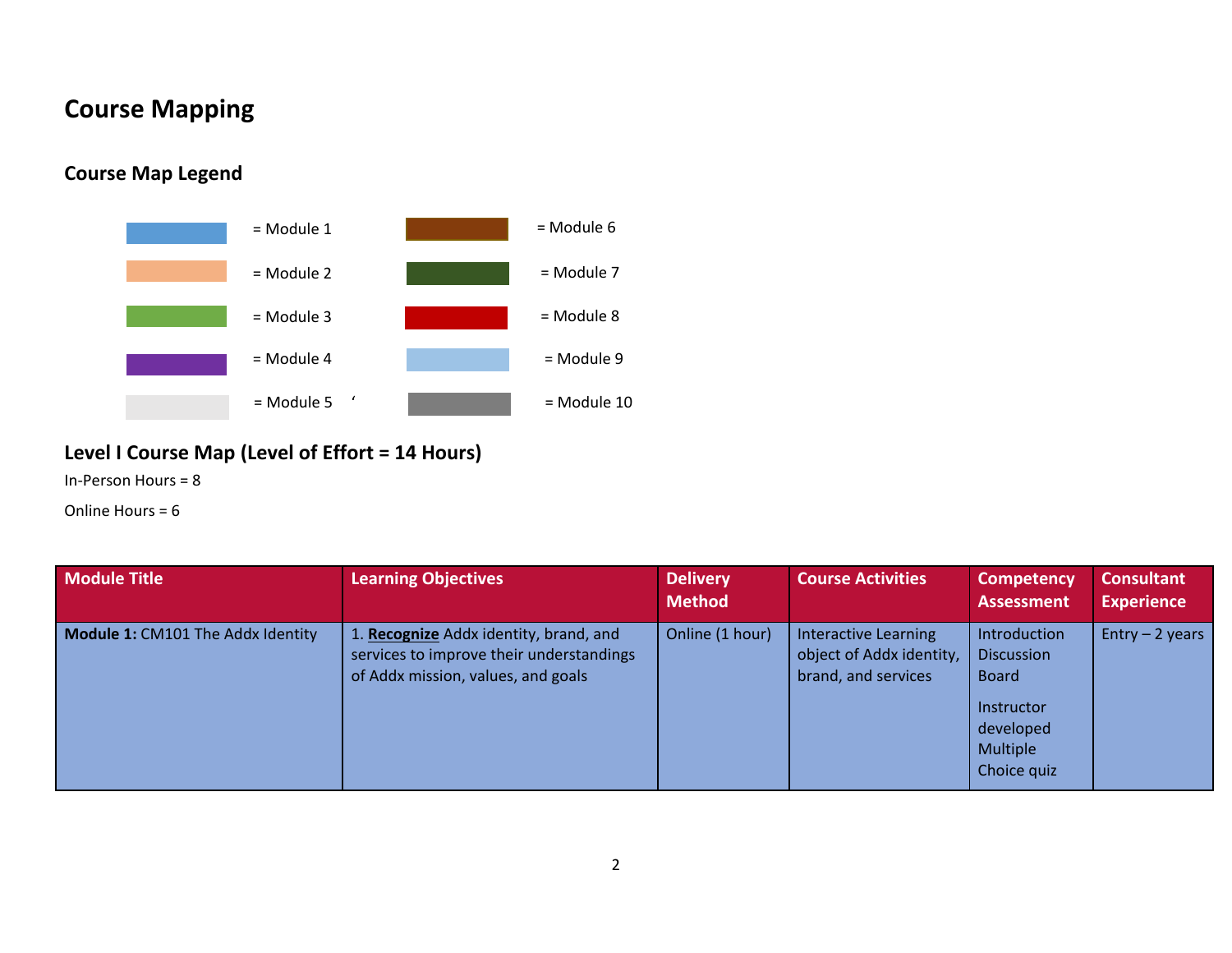| <b>Module Title</b>                         | <b>Learning Objectives</b>                                                                               | <b>Delivery</b><br><b>Method</b> | <b>Course Activities</b>                                                                                                                                                                   | <b>Competency</b><br><b>Assessment</b>                                                                                                                                               | <b>Consultant</b><br><b>Experience</b> |
|---------------------------------------------|----------------------------------------------------------------------------------------------------------|----------------------------------|--------------------------------------------------------------------------------------------------------------------------------------------------------------------------------------------|--------------------------------------------------------------------------------------------------------------------------------------------------------------------------------------|----------------------------------------|
| Module 1: CM101 The Addx Identity           | 2. Relate how Addx organizational culture<br>contributes to corporate and employee<br>success            | Online (30<br>mins)              | <b>Interactive Learning</b><br>object demonstrating<br>how Addx<br>organizational culture<br>contributes to<br>corporate and<br>employee success                                           | Instructor<br>developed<br>Multiple<br><b>Choice Quiz</b>                                                                                                                            | Entry $-2$ years                       |
| <b>Module 2: CM102 Listening Essentials</b> | 3. Outline the best approaches when<br>practicing The Art of Listening (Trusted<br>Advisor) with clients | <b>In-Person (2)</b><br>hours)   | Pre-work: Read The Art<br>of Listening (Trusted<br>Advisor, Ch. 11)<br>Scenarios of the best<br>approaches when<br>practicing The Art of<br>Listening<br><b>Read Types of</b><br>Listening | Pre-work:<br><b>Discussion</b><br>Board 102<br>Complete<br>Types of<br><b>Listening Quiz</b>                                                                                         | $Entry - 2 years$                      |
| <b>Module 2: CM102 Listening Essentials</b> | 4. Devise a goal-oriented plan within a<br>collaborative/team environment                                | In-Person (2)<br>hours)          | Team project to devise<br>a goal-oriented plan<br>for deliverables<br><b>Complete Team</b><br>Performance<br><b>Assessment Form</b>                                                        | <b>Teamwork</b><br>results and<br>individual<br>participation<br>Complete<br>Team<br>Performance<br><b>Assessment</b><br>Form<br>Complete<br><b>Team Goal</b><br><b>Setting Quiz</b> | $Entry - 2 years$                      |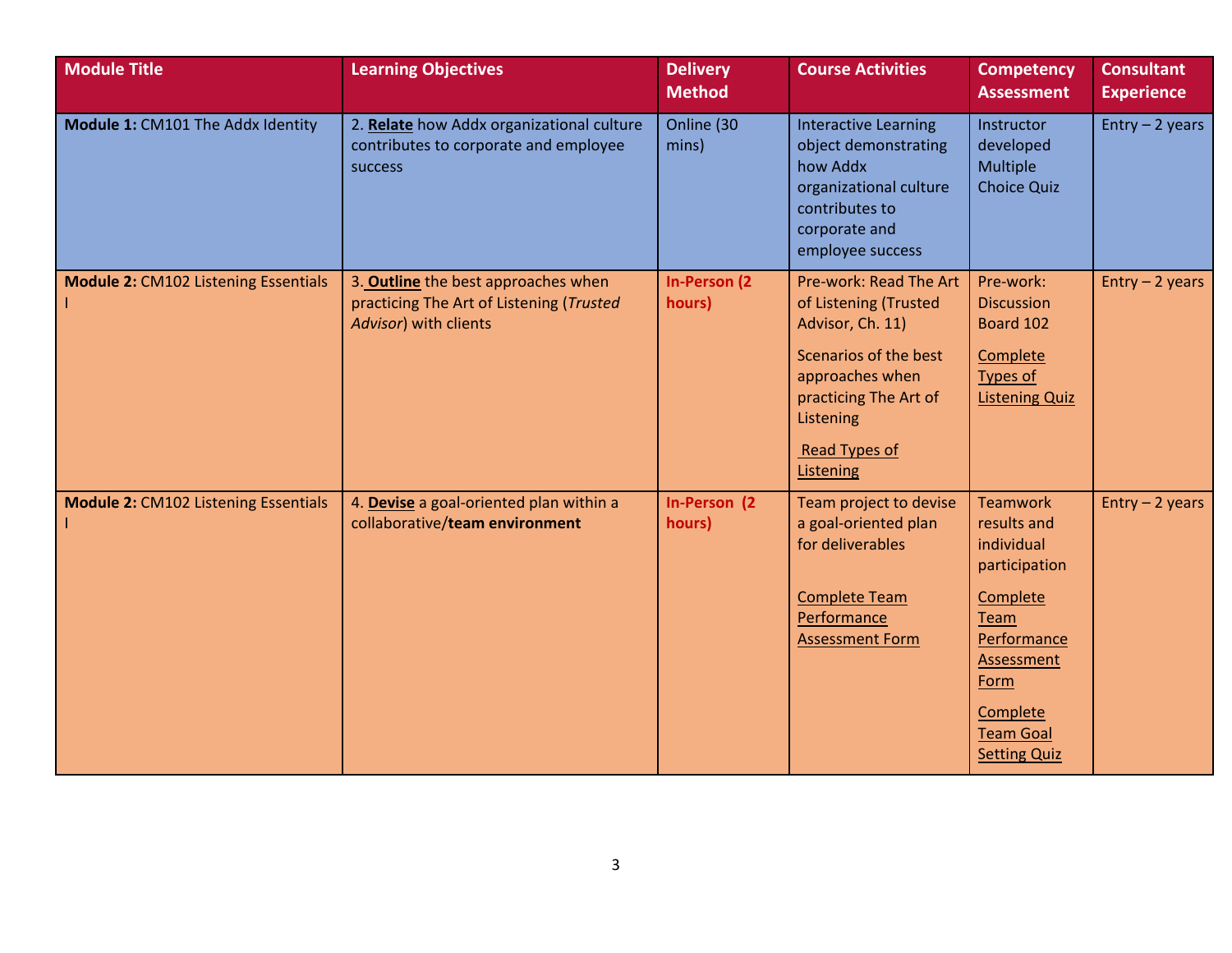| <b>Module Title</b>                                        | <b>Learning Objectives</b>                                                                                                                       | <b>Delivery</b><br><b>Method</b> | <b>Course Activities</b>                                                                                                           | <b>Competency</b><br><b>Assessment</b>                                                             | <b>Consultant</b><br><b>Experience</b> |
|------------------------------------------------------------|--------------------------------------------------------------------------------------------------------------------------------------------------|----------------------------------|------------------------------------------------------------------------------------------------------------------------------------|----------------------------------------------------------------------------------------------------|----------------------------------------|
| Module 3: CM103 Presentations I                            | 5. Produce introductory presentations<br>using readily available and commonly used<br>software                                                   | Online (4 hours)                 | Watch Videos tutorials<br>demonstrating<br>PowerPoint and voice<br>over best practices                                             | Create a voice-<br>over<br>PowerPoint<br>presentation<br>related to their<br>specific focus        | $Entry - 2 years$                      |
| Module 4: CM104 Fundamentals of<br><b>Customer Support</b> | 6. <b>Identify</b> their personality preference<br>and learner style, and the preferences of<br>peers and clients to avoid<br>overgeneralization | <b>In-Person (2)</b><br>hours)   | Pre-work: Read the<br>scenario in Trusted<br>Advisor, Ch. 16, p.149                                                                | Pre-work:<br><b>Discussion</b><br>Board 104a                                                       | $Entry - 2 years$                      |
|                                                            |                                                                                                                                                  |                                  | Complete the Index of<br><b>Learning Styles</b><br><b>Questionnaire</b>                                                            | Complete and<br>discuss results<br>from the Index<br>of Learning<br><b>Styles</b><br>Questionnaire |                                        |
| Module 4: CM104 Fundamentals of<br><b>Customer Support</b> | 7. Evaluate rapport building techniques to<br>improve relationships within teams                                                                 | In-Person (1<br>hour)            | Discuss rapport-<br>building tip/tricks                                                                                            | Pre-work:<br><b>Discussion</b><br>Board 104b                                                       | <b>All Levels</b>                      |
|                                                            |                                                                                                                                                  |                                  | <b>Read Consulting Fit</b>                                                                                                         | Open-ended<br>building<br>rapport quiz                                                             |                                        |
|                                                            |                                                                                                                                                  |                                  | Watch 3 Secrets to<br><b>Connecting &amp; Building</b><br><b>Rapport Scenarios</b><br>demonstrating rapport<br>building techniques |                                                                                                    |                                        |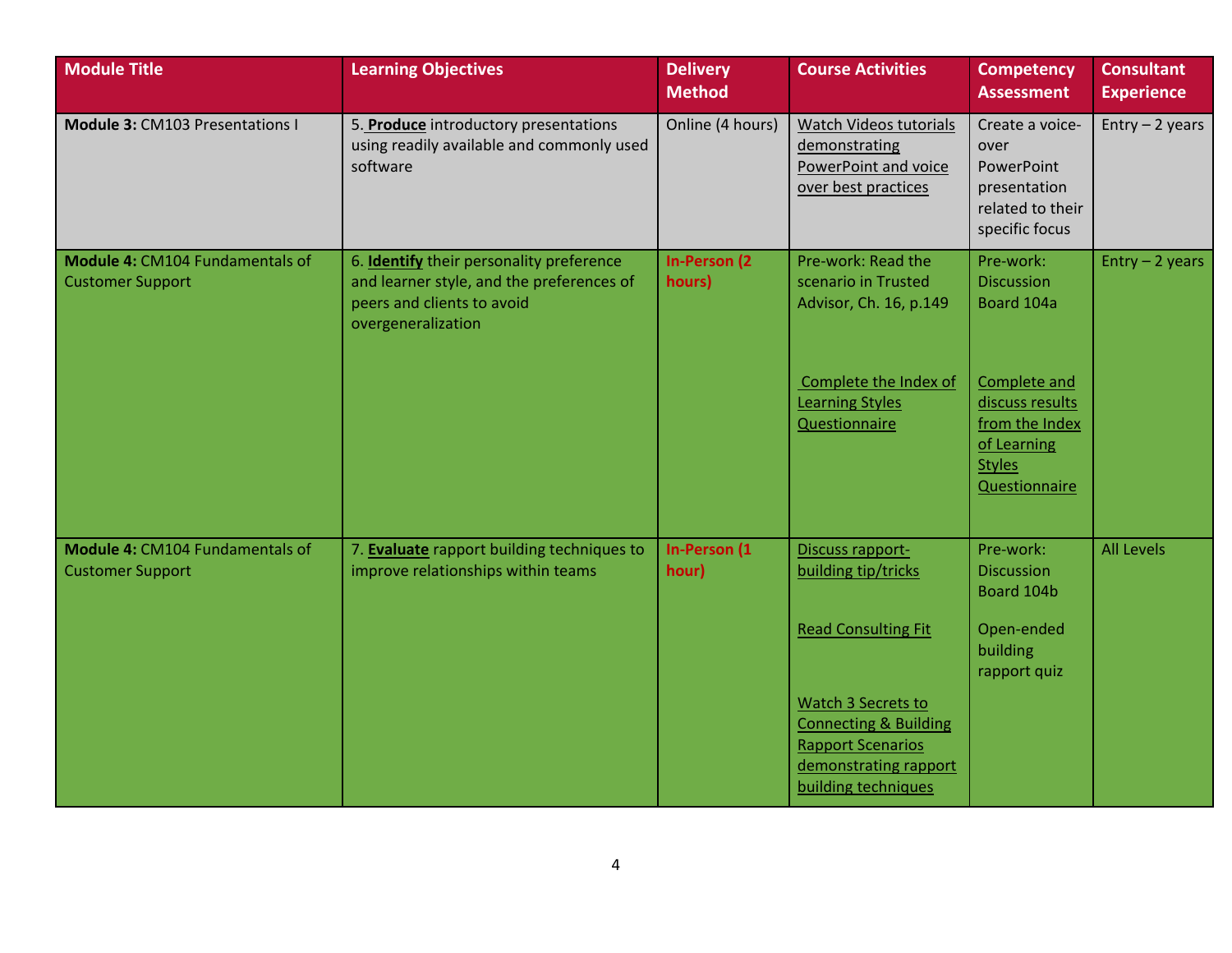| <b>Module Title</b>                                         | <b>Learning Objectives</b>                                                                       | <b>Delivery</b><br><b>Method</b> | <b>Course Activities</b>                                                                                                             | <b>Competency</b><br><b>Assessment</b>                            | <b>Consultant</b><br><b>Experience</b> |
|-------------------------------------------------------------|--------------------------------------------------------------------------------------------------|----------------------------------|--------------------------------------------------------------------------------------------------------------------------------------|-------------------------------------------------------------------|----------------------------------------|
| Module 4: CM104 Fundamentals of<br><b>Customer Support</b>  | 8. Identify a themed customer service<br>approach when communicating with<br>clients             | In-Person (1<br>hour)            | Scenarios of themed<br>customer service and<br>problem-solving (root<br>cause) approach when<br>communicating with<br><b>clients</b> | Open-ended<br>customer<br>service<br>approach quiz                | <b>All Levels</b>                      |
| Module 5: CM105 Corporate<br><b>Citizenship and Success</b> | 9. Locate and identify Addx-branded<br>materials for Corporate Citizenship and<br><b>Success</b> | Online (1 hour)                  | Interactive Learning<br>object highlighting<br>HR/Corporate<br>templates Addx-<br>branded material                                   | <b>Discussion</b><br>Board 105                                    | Entry $-2$ years                       |
|                                                             |                                                                                                  |                                  |                                                                                                                                      | Instructor<br>developed<br><b>Multiple</b><br>choice<br>questions |                                        |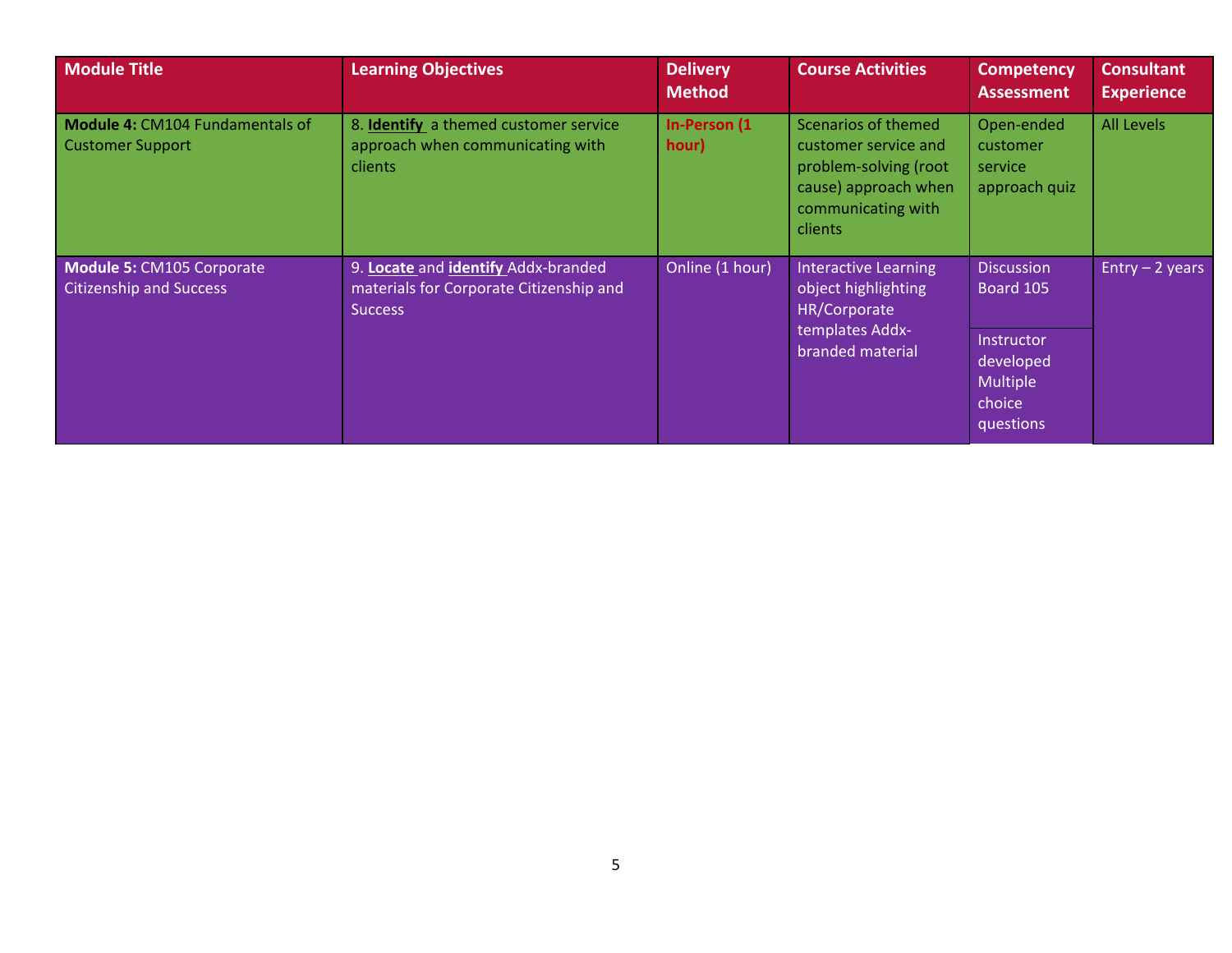#### <span id="page-6-0"></span>**Level II Course Map (Level of Effort = 21 Hours)**

In-Person Hours = 6

Online Hours = 15

| <b>Module Title</b>                                                 | <b>Learning Objectives</b>                                                                          | <b>Delivery</b><br><b>Method</b> | <b>Course Activities</b>                            | <b>Competency</b><br><b>Assessment</b>                                                                                                 | <b>Consultant</b><br><b>Experience</b> |
|---------------------------------------------------------------------|-----------------------------------------------------------------------------------------------------|----------------------------------|-----------------------------------------------------|----------------------------------------------------------------------------------------------------------------------------------------|----------------------------------------|
| Module 1: CM201 Listening<br><b>Essentials II</b>                   | 1. Apply advanced listening and<br>comprehension skills for problem-<br>solving and design thinking | <b>In-Person (2)</b><br>hours)   | Pre-work: Watch 5<br>Ways to Listen Better          | Pre-work:<br><b>Discussion</b><br>Board 201                                                                                            | $3 - 5$ years                          |
|                                                                     |                                                                                                     |                                  | Watch NPRs The Act of<br>Listening                  | <b>Role Play</b><br>Active and<br>Empathetic<br>Listening                                                                              |                                        |
|                                                                     |                                                                                                     |                                  | <b>Read Design Thinking</b>                         | -Design brief<br>synopsis of a<br>work plan<br>describing the<br>client needs<br>based on the<br>empathetic<br>listening role-<br>play |                                        |
|                                                                     |                                                                                                     |                                  | <b>Download Design</b><br><b>Thinking Boot camp</b> |                                                                                                                                        |                                        |
| <b>Module 2: CM202 Fundamentals of</b><br><b>Project Management</b> | 2. <b>Illustrate</b> core Project Management<br><b>Principles</b>                                   | Online (3 hours)                 | <b>Watch Elements of a</b><br>Project               | <b>Discussion</b><br>Board 202                                                                                                         | $3 - 5$ years                          |
|                                                                     |                                                                                                     |                                  | <b>Watch Control or</b><br>Eliminate                | <b>PM Principles</b><br><b>Quiz</b>                                                                                                    |                                        |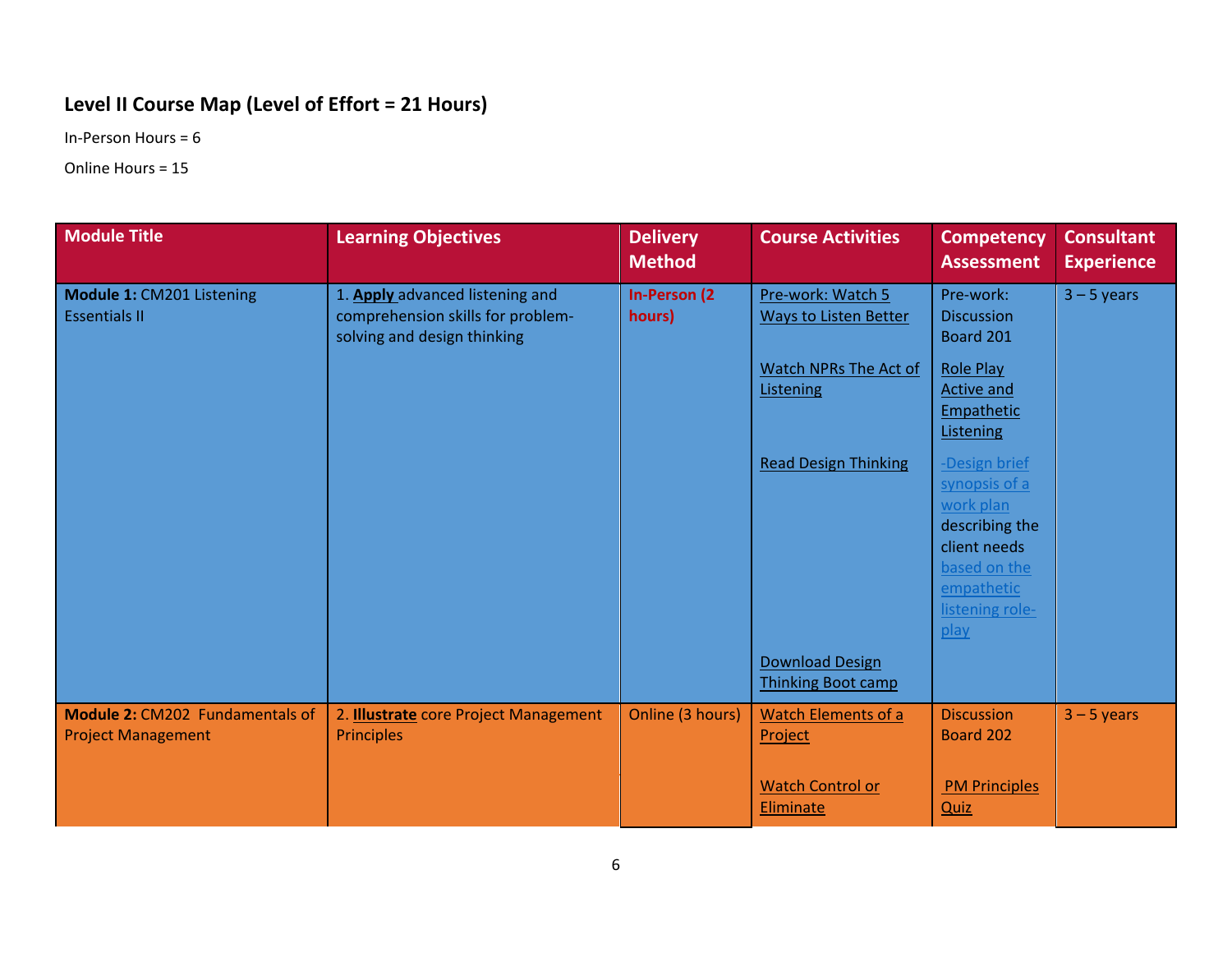| <b>Module Title</b>                                   | <b>Learning Objectives</b>                                                                                          | <b>Delivery</b><br><b>Method</b> | <b>Course Activities</b>                                                                                  | <b>Competency</b><br><b>Assessment</b>           | <b>Consultant</b><br><b>Experience</b> |
|-------------------------------------------------------|---------------------------------------------------------------------------------------------------------------------|----------------------------------|-----------------------------------------------------------------------------------------------------------|--------------------------------------------------|----------------------------------------|
|                                                       |                                                                                                                     |                                  | <b>Read PM Chapters</b>                                                                                   | <b>Complete PM</b><br><b>Final Exam</b>          |                                        |
|                                                       |                                                                                                                     |                                  | <b>Interactive Learning</b><br>Object - PM Principles                                                     |                                                  |                                        |
| Module 3: CM203 The trust-<br><b>building Process</b> | 3. Initiate and engage clients in<br>discussion (Trusted Advisor) by use of<br><b>Executive Coaching techniques</b> | <b>In-Person (4</b><br>hours)    | <b>Intro to Coaching</b>                                                                                  | Pre-work:<br><b>Discussion</b><br>Board 203a     | <b>All Levels</b>                      |
|                                                       |                                                                                                                     |                                  | <b>Review Exec. Coaching</b><br>Guidance                                                                  | Emotional<br>Intelligence<br>assessment<br>(TEI) |                                        |
|                                                       |                                                                                                                     |                                  | Think, Pair, Share<br>(Asking the right<br>questions)                                                     | Vann Coleman<br>Simpson<br>leadership<br>Survey  |                                        |
|                                                       |                                                                                                                     |                                  |                                                                                                           | eFIRE Quiz<br>(Beta)                             |                                        |
| <b>Module 3: CM203 Communications</b><br>& Advising   | 4. Recognize Solution-focused<br>communications to provide adaptable<br>advice                                      | Online (2 hours)                 | <b>Watch Uncommon</b><br>Sense: Moving from a<br>Problem-Focused to<br>Solution-Focused<br><b>Mindset</b> | <b>Discussion</b><br>Board 203b                  | <b>All Levels</b>                      |
|                                                       |                                                                                                                     |                                  | <b>Read How to Give</b><br><b>Advice (Trusted</b><br>Advisor, Ch. 4)                                      | Learner-<br>developed<br>Solutions               |                                        |
|                                                       |                                                                                                                     |                                  | <b>Read Communications</b>                                                                                | Communicatio<br>ns Quiz                          |                                        |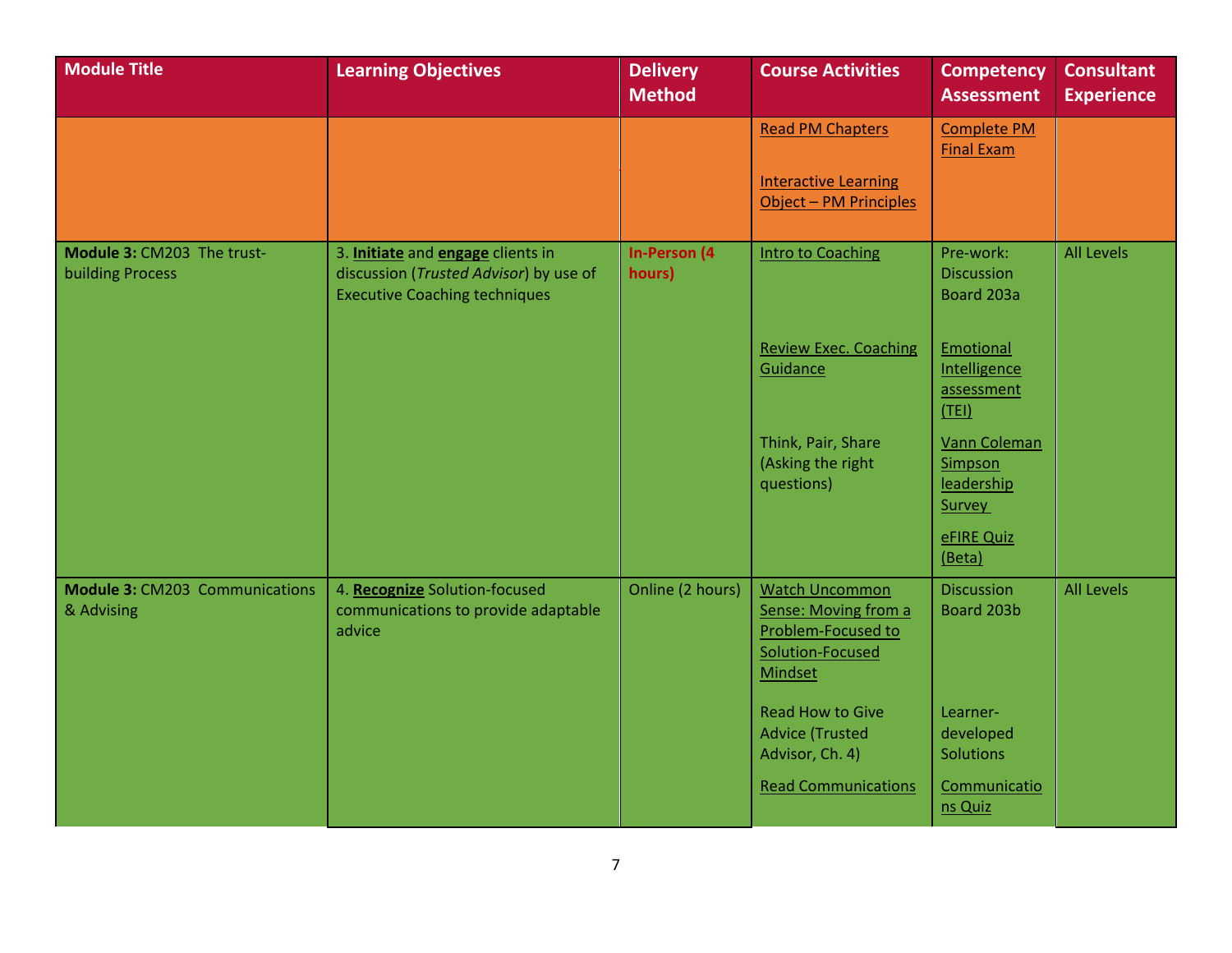| <b>Module Title</b>                                                                                                                                   | <b>Learning Objectives</b>                                                                                   | <b>Delivery</b><br><b>Method</b> | <b>Course Activities</b>                                                | <b>Competency</b><br><b>Assessment</b> | <b>Consultant</b><br><b>Experience</b>   |
|-------------------------------------------------------------------------------------------------------------------------------------------------------|--------------------------------------------------------------------------------------------------------------|----------------------------------|-------------------------------------------------------------------------|----------------------------------------|------------------------------------------|
|                                                                                                                                                       |                                                                                                              |                                  | <b>Read Visiting and</b><br>Working on a client site                    |                                        |                                          |
| Module 4: CM204 Prioritization<br><b>Matrices</b>                                                                                                     | 5. Categorize conflicting agendas,<br>priorities, and goals                                                  | Online (2 hours)                 | <b>Read Prioritization</b>                                              | <b>Discussion</b><br>Board 204         | <b>All Levels</b>                        |
|                                                                                                                                                       |                                                                                                              |                                  | <b>Read Problem Solving</b><br><b>Team Builder</b>                      | Prioritization<br>Quiz                 |                                          |
|                                                                                                                                                       |                                                                                                              |                                  | <b>Review Task</b><br><b>Prioritization Matrix</b>                      |                                        |                                          |
|                                                                                                                                                       |                                                                                                              |                                  | <b>Interactive Learning</b><br>Object - Prioritization<br><b>Matrix</b> |                                        |                                          |
| Module 5: CM205 Tools of the<br>Trade                                                                                                                 | 6. Identify their industry to navigate<br>standard practices and unique nuances<br>when working with clients | Online (2 hours)                 | <b>Read Organizational</b><br>Culture                                   | Discussion<br>Board 205                | All Levels                               |
|                                                                                                                                                       |                                                                                                              |                                  | Read The Functions of<br><b>Organizational Culture</b>                  | Organizational<br><b>Culture Quiz</b>  |                                          |
|                                                                                                                                                       |                                                                                                              |                                  | Watch The Iceberg of<br><b>Organizational Culture</b>                   |                                        |                                          |
| Module 6a: (For Supervisors)<br>CM206a Employee Performance<br><b>Reviews</b><br><b>Module 6b: (For Associates)</b><br>CM206b Your Performance Review | 7. Apply and practice verbal and<br>written effective feedback techniques                                    | Online (2 hours)                 | Watch Closing the<br>Loop on Feedback                                   | <b>Discussion</b><br>Board 206         | $3 - 5$ years<br>Advanced,<br>Leadership |
|                                                                                                                                                       |                                                                                                              |                                  | Develop Learner-<br>Designed quiz                                       | Learner-<br>Designed<br>Assessment     |                                          |
|                                                                                                                                                       |                                                                                                              |                                  | Teamwork: Feedback<br>Techniques with each<br>as Team Lead              |                                        |                                          |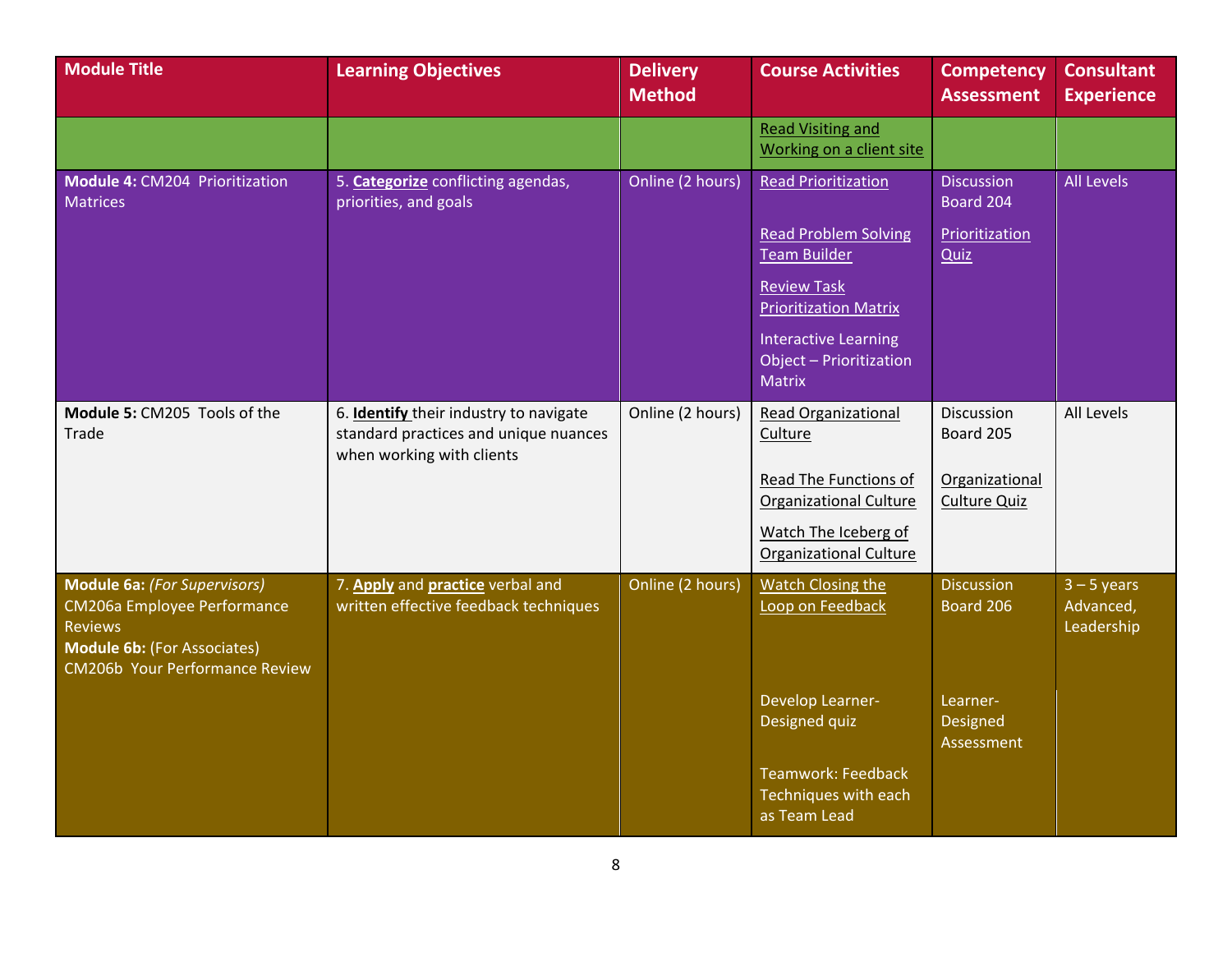| <b>Module Title</b>                                          | <b>Learning Objectives</b>                                                                                                      | <b>Delivery</b><br><b>Method</b> | <b>Course Activities</b>                                                                                                                                                              | <b>Competency</b><br><b>Assessment</b>                                                                                                                       | <b>Consultant</b><br><b>Experience</b>    |
|--------------------------------------------------------------|---------------------------------------------------------------------------------------------------------------------------------|----------------------------------|---------------------------------------------------------------------------------------------------------------------------------------------------------------------------------------|--------------------------------------------------------------------------------------------------------------------------------------------------------------|-------------------------------------------|
| Module 7: CM207 Fundamentals of<br><b>Project Management</b> | 8. Select qualities that demonstrate<br>project and team leadership<br>capabilities                                             | Online (3 hours)                 | <b>Watch Influencing</b><br><b>Skills: Characteristics of</b><br>a Trusted Advisor<br>Read The Elements of<br><b>Trust</b><br><b>Read Qualities of</b><br><b>Effective Leadership</b> | Peer Review of<br>Project Plans<br>Complete<br>Elements of<br><b>Trust Quiz</b><br>Complete<br>Qualities of<br><b>Effective</b><br>Leadership<br><b>Quiz</b> | $3 - 5$ years,<br>Advanced,<br>Leadership |
| Module 8: CM208 Problem-Solving<br><b>Techniques</b>         | 9. Demonstrate the ability to draw<br>logical conclusions and implications<br>from the analysis of an issue or<br>problem       | Online (1 hour)                  | <b>Watch The Psychology</b><br>of Problem-Solving<br><b>Read Everyday</b><br><b>Problem Solving</b>                                                                                   | <b>Discussion</b><br>Board 208<br><b>Take Everyday</b><br>Problem<br><b>Solving Quiz</b>                                                                     | <b>All Levels</b>                         |
| Module 9: CM209 National<br>Certification                    | 10. Produce evidence of registration<br>for national certification (e.g., PMP,<br>MSCE, CISCO CCIE; CMMI or INCOSE<br>Sys Eng.) | Online (1 hour)                  | Upload proof of<br>certification<br>registration to online<br>course                                                                                                                  | <b>Discussion</b><br>Board 209<br>Upload proof<br>of certification<br>registration to<br>online course                                                       | <b>All Levels</b>                         |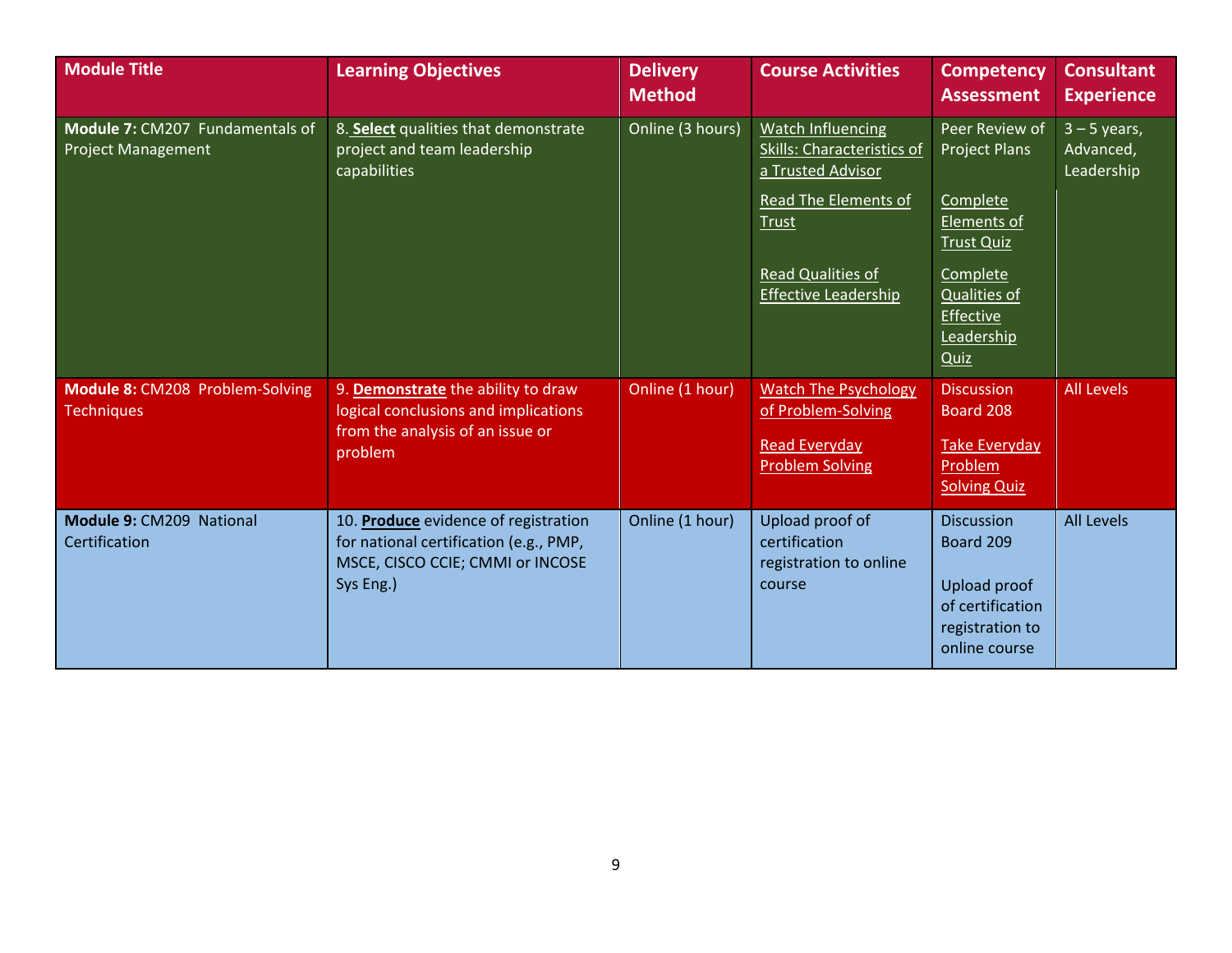#### <span id="page-10-0"></span>**Level III Course Map (Level of Effort = 26 Hours)**

In-Person Hours = 7

Online Hours = 19

| <b>Module Title</b>                             | <b>Learning Objectives</b>                                                                                                                                                          | <b>Delivery</b><br><b>Method</b> | <b>Course Activities</b>                                                                                                                                                              | <b>Competency</b><br><b>Assessment</b>                                                                                                                                                                      | <b>Consultant</b><br><b>Experience</b> |
|-------------------------------------------------|-------------------------------------------------------------------------------------------------------------------------------------------------------------------------------------|----------------------------------|---------------------------------------------------------------------------------------------------------------------------------------------------------------------------------------|-------------------------------------------------------------------------------------------------------------------------------------------------------------------------------------------------------------|----------------------------------------|
| Module 1: CM301 Situational<br><b>Awareness</b> | 1. Classify different models of power<br>structures and dynamics, and discover<br>the importance of flexibility, situational<br>awareness, and agency.                              | Online (2 hours)                 | Read Influence<br><b>Read Allison's 3 Models</b><br>of power<br><b>Read Situational</b><br><b>Awareness</b><br><b>Read Differences</b><br><b>Between Cross-Selling</b><br>& Upselling | <b>Discussion</b><br>Board 301a<br>Instructor<br>developed<br>Situational<br><b>Awareness</b><br>Assessment<br>Complete<br><b>Differences</b><br><b>Between</b><br>Cross-Selling &<br><b>Upselling Quiz</b> | Advanced,<br>Leadership                |
| Module 1: CM301 Situational<br><b>Awareness</b> | 2. <b>Employ</b> the three skills of a<br>Situational Leader - flexibility,<br>diagnosis, and partner for increased<br>performance - to respond more<br>effectively to client needs | Online (2 hours)                 | <b>Case Studies</b><br><b>Read The Situational</b><br>Leader                                                                                                                          | <b>Discussion</b><br>Board 301b<br><b>Complete Case</b><br><b>Studies</b><br><b>Complete The</b><br>Situational<br><b>Leader Quiz</b>                                                                       | Advanced,<br>Leadership                |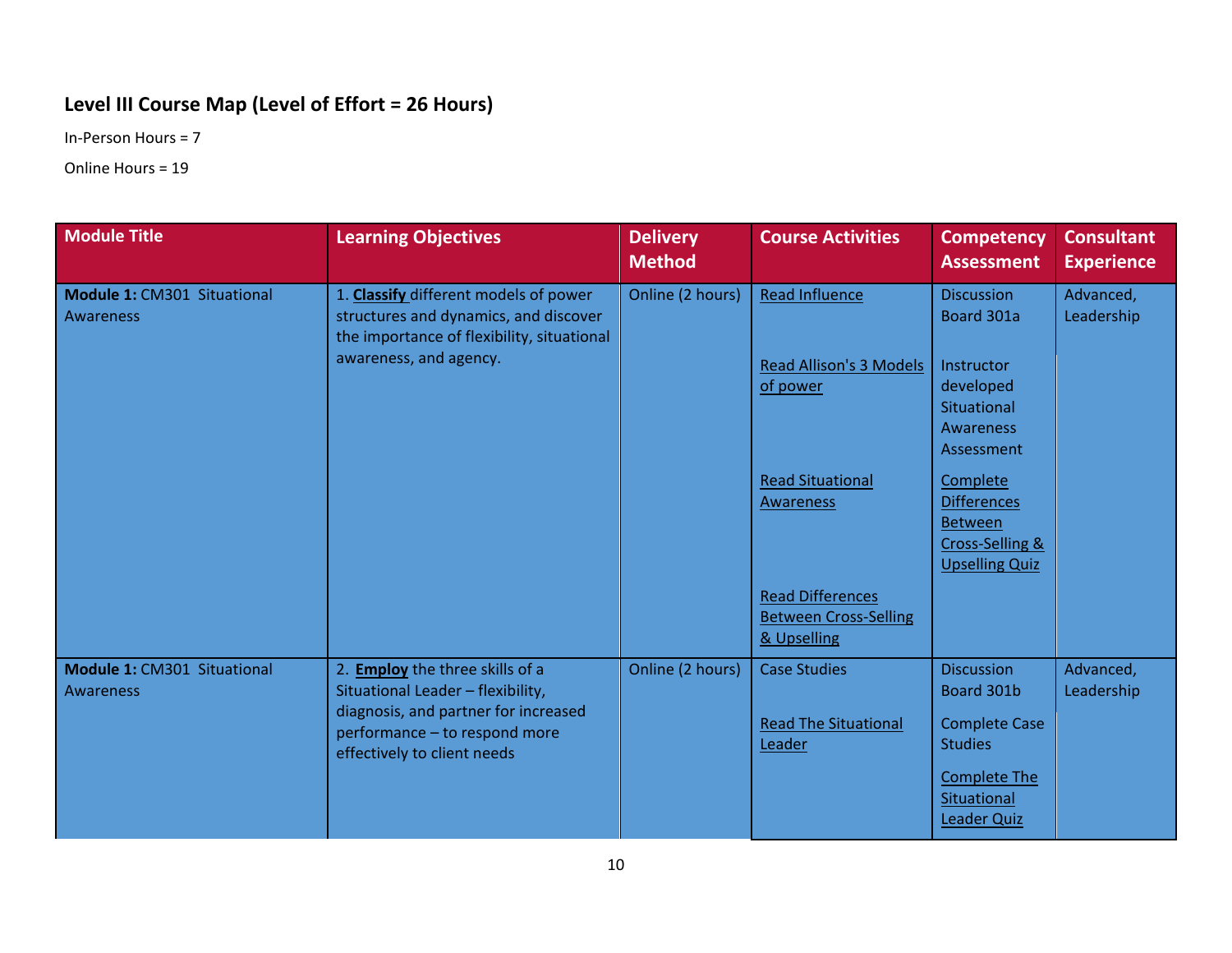| <b>Module Title</b>                                 | <b>Learning Objectives</b>                                                                                         | <b>Delivery</b><br><b>Method</b> | <b>Course Activities</b>                                                                                            | <b>Competency</b><br><b>Assessment</b>                                                                                 | <b>Consultant</b><br><b>Experience</b> |
|-----------------------------------------------------|--------------------------------------------------------------------------------------------------------------------|----------------------------------|---------------------------------------------------------------------------------------------------------------------|------------------------------------------------------------------------------------------------------------------------|----------------------------------------|
| Module 1: CM301 Situational<br><b>Awareness</b>     | 3. Identify persuasive strategies to<br>drive change                                                               | Online (2 hours)                 | Watch a short video on<br><b>Strategic Change</b><br>Management<br><b>Read Change</b><br><b>Management Examples</b> | Complete<br>Persuasion<br>Activity<br>Complete<br>Change<br>Management<br><b>Examples Quiz</b>                         | Leadership                             |
|                                                     |                                                                                                                    |                                  | <b>Read Employee</b><br><b>Behavior &amp; Attitudes</b><br><b>During Organizational</b><br>Change                   | Complete<br><b>Employee</b><br>Behavior &<br><b>Attitudes</b><br><b>During</b><br>Organizational<br><b>Change Quiz</b> |                                        |
| Module 1: CM301 Situational<br><b>Awareness</b>     | 4. Role-play storytelling by<br>constructing narratives that present<br>ideas and knowledge in a meaningful<br>way | <b>In-Person (3)</b><br>hours)   | Watch The Science of<br>Storytelling                                                                                | Complete<br>Leadership<br>Communicatio<br>n Through<br>Storytelling<br>quiz                                            | <b>All Levels</b>                      |
|                                                     |                                                                                                                    |                                  | <b>Review Leadership</b><br>Communication<br><b>Through Storytelling</b>                                            | Develop a<br>business case<br>through Role-<br>play and<br>Storytelling<br>interfacing<br>with Senior<br>Client        |                                        |
| <b>Module 2: CM302 Executive</b><br><b>Analysis</b> | 5. Formulate a structured, sound<br>process in the executive analysis of                                           | Online (2 hours)                 | <b>Read Stakeholder</b><br><b>Analysis</b>                                                                          | <b>Discussion</b><br>Board 302                                                                                         | Advanced,<br>Leadership                |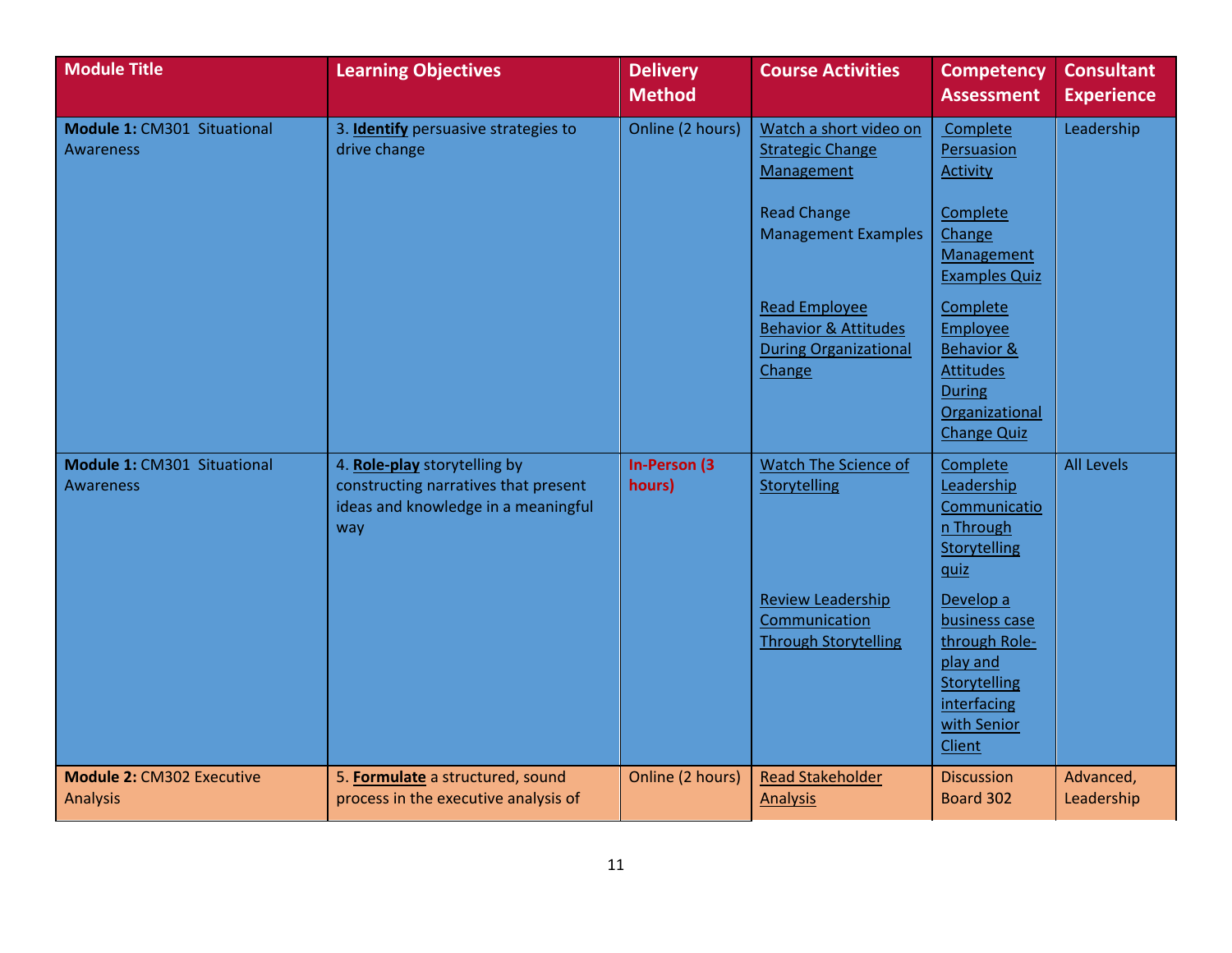| <b>Module Title</b>                     | <b>Learning Objectives</b>                                                                                                                                                                                              | <b>Delivery</b><br><b>Method</b> | <b>Course Activities</b>                                                                                                                           | <b>Competency</b><br><b>Assessment</b>                                                                                                                                                                               | <b>Consultant</b><br><b>Experience</b> |
|-----------------------------------------|-------------------------------------------------------------------------------------------------------------------------------------------------------------------------------------------------------------------------|----------------------------------|----------------------------------------------------------------------------------------------------------------------------------------------------|----------------------------------------------------------------------------------------------------------------------------------------------------------------------------------------------------------------------|----------------------------------------|
|                                         | business situations and decision<br>making that includes the phases of<br>diagnosis of the problem, selection of<br>criteria, identification of alternatives,<br>weighted analysis, and selection of an<br>alternative. |                                  | Download Stakeholder<br><b>Analysis Template</b><br><b>Read Business Needs</b><br><b>Analysis</b><br><b>Read Customer Needs</b><br><b>Analysis</b> | Complete<br><b>Business</b><br><b>Needs Analysis</b><br><b>Quiz</b><br>Complete<br>Customer<br><b>Needs Analysis</b><br><b>Quiz</b><br>Complete<br><b>Stakeholder</b><br><b>Analysis</b>                             |                                        |
|                                         |                                                                                                                                                                                                                         |                                  |                                                                                                                                                    | Template for a<br>current or<br>previous client                                                                                                                                                                      |                                        |
| <b>Module 3: CM303 Presentations II</b> | 6. Demonstrate and Evaluate<br>advanced presentation skills using<br>readily available software                                                                                                                         | <b>In-Person (4</b><br>hours)    | In-person<br>presentations and<br>evaluations                                                                                                      | Pre-work:<br><b>Discussion</b><br>Board 303<br>Present<br>presentation<br>to peers and<br>colleagues<br>Critique<br>performance<br>using the<br>Presentation<br><b>Rubric</b><br>Complete peer<br>Evaluation<br>Form | <b>All Levels</b>                      |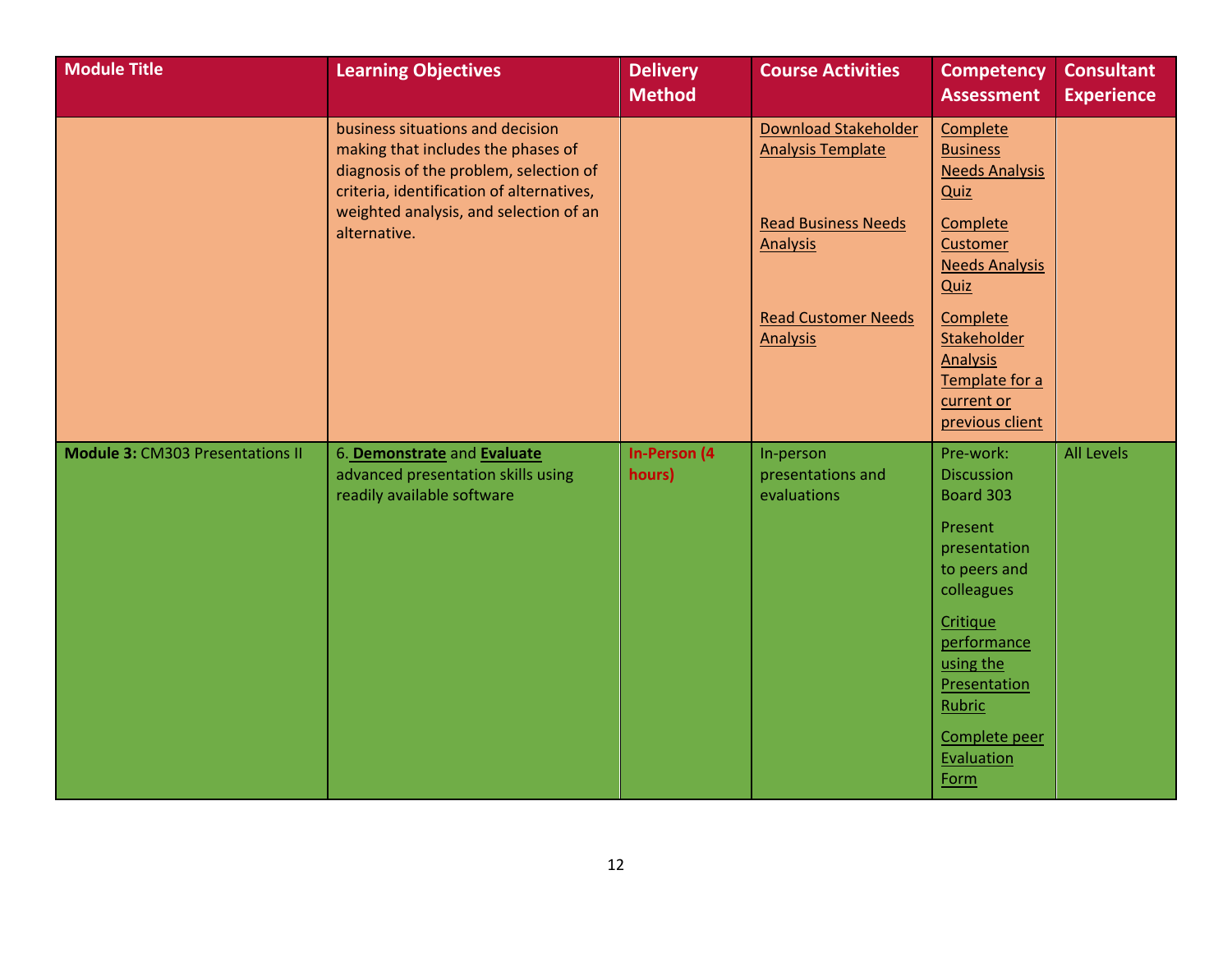| <b>Module Title</b>                                                                                                                            | <b>Learning Objectives</b>                                                                                                        | <b>Delivery</b><br><b>Method</b> | <b>Course Activities</b>                                                                                                                                    | <b>Competency</b><br><b>Assessment</b>                                                                                                                                                  | <b>Consultant</b><br><b>Experience</b>    |
|------------------------------------------------------------------------------------------------------------------------------------------------|-----------------------------------------------------------------------------------------------------------------------------------|----------------------------------|-------------------------------------------------------------------------------------------------------------------------------------------------------------|-----------------------------------------------------------------------------------------------------------------------------------------------------------------------------------------|-------------------------------------------|
| Module 4: CM304 Relationship<br>Management                                                                                                     | 7. Summarize relationship<br>management after the assignment<br>culminates (Trusted Advisor)                                      | Online (2 hours)                 | <b>Read The Importance</b><br>of Mindsets (Trusted<br>Advisor, Ch. 6)                                                                                       | <b>Discussion</b><br>Board 304                                                                                                                                                          | <b>All Levels</b>                         |
|                                                                                                                                                |                                                                                                                                   |                                  | <b>Read Cultivating Long-</b><br><b>Term Customer</b><br>Relationships                                                                                      | Complete<br>Cultivating<br>Long-Term<br>Customer<br>Relationships<br><b>Quiz</b>                                                                                                        |                                           |
| Module 5: CM305 Federal<br><b>Responses and Proposals</b><br>(Contributing to an RFP by<br>understanding req's, drafting<br>sections, resumes) | 8. Develop Federal RFPs, using private<br>and public resources                                                                    | Online (3 hours)                 | <b>Complete Government</b><br>Contracting in 10 steps<br><b>Interactive Tutorial</b><br><b>Read Federal</b><br>Contracting                                  | Complete<br>Government<br>Contracting in<br>10 steps Quiz<br>Complete<br>Federal<br>Contracting<br>Exam                                                                                 | $3 - 5$ years,<br>Advanced,<br>Leadership |
| Module 6: CM306 Advanced<br><b>Problem Solving Techniques</b>                                                                                  | 9. Demonstrate an enhanced ability to<br>draw logical conclusions and<br>implications from the analysis of an<br>issue or problem | Online (3 hours)                 | Read Types of<br>Problems & Problem<br><b>Solving Strategies</b><br><b>Read Managerial</b><br><b>Problem Solving</b><br><b>Read Team Problem</b><br>Solving | <b>Discussion</b><br>Board 306<br>Complete<br><b>Types of</b><br>Problems &<br>Problem<br>Solving<br><b>Strategies Quiz</b><br>Complete<br>Managerial<br>Problem<br><b>Solving Exam</b> | $3 - 5$ years,<br>Advanced,<br>Leadership |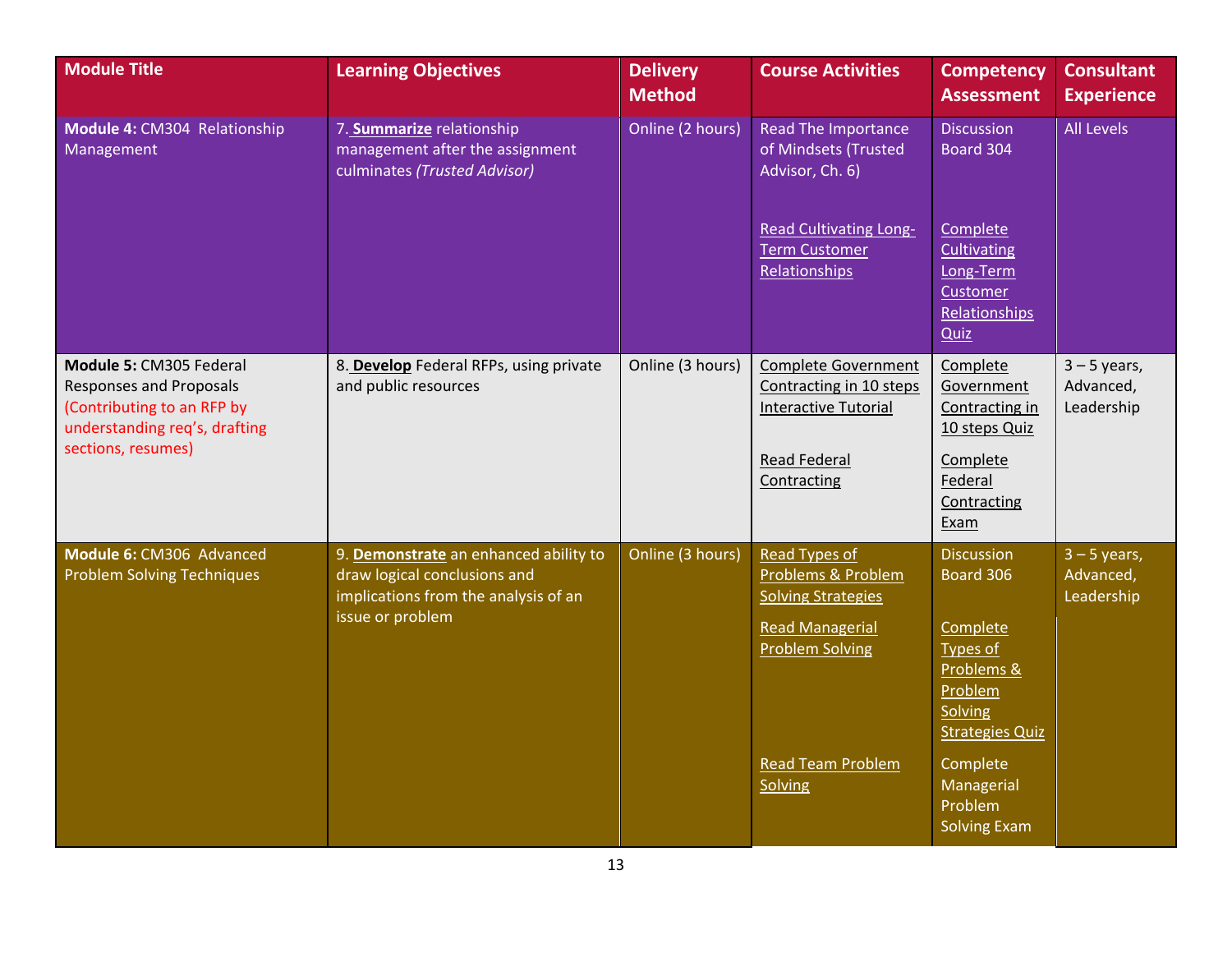| <b>Module Title</b>                       | <b>Learning Objectives</b>                                              | <b>Delivery</b><br><b>Method</b> | <b>Course Activities</b>                                                                                                                                                                                            | <b>Competency</b><br><b>Assessment</b>                                                                                                                  | <b>Consultant</b><br><b>Experience</b> |
|-------------------------------------------|-------------------------------------------------------------------------|----------------------------------|---------------------------------------------------------------------------------------------------------------------------------------------------------------------------------------------------------------------|---------------------------------------------------------------------------------------------------------------------------------------------------------|----------------------------------------|
|                                           |                                                                         |                                  | <b>Read Solving Wicked</b><br><b>Problems</b>                                                                                                                                                                       | Complete<br><b>Group Problem</b><br><b>Solving Exam</b><br>Complete<br><b>Group Problem</b><br><b>Solving Activity</b>                                  |                                        |
| Module 7: CM307 Advising and<br>Mentoring | 10. Mentor and Assess Entry-level<br>Consultants for knowledge transfer | Online (3 hours)                 | <b>Watch Millennials</b><br>Need a Mentor in the<br><b>Workplace</b><br>Read Becoming a<br>Mentor<br><b>Read The Life and</b><br>Challenges of a<br><b>Consultant</b><br>Practice with<br><b>Mentoring Activity</b> | <b>Discussion</b><br>Board 307<br>Complete<br>Mentoring<br><b>Activity for</b><br><b>Deep Listening</b><br>Complete<br>Becoming a<br><b>Mentor Exam</b> | Advanced,<br>Leadership                |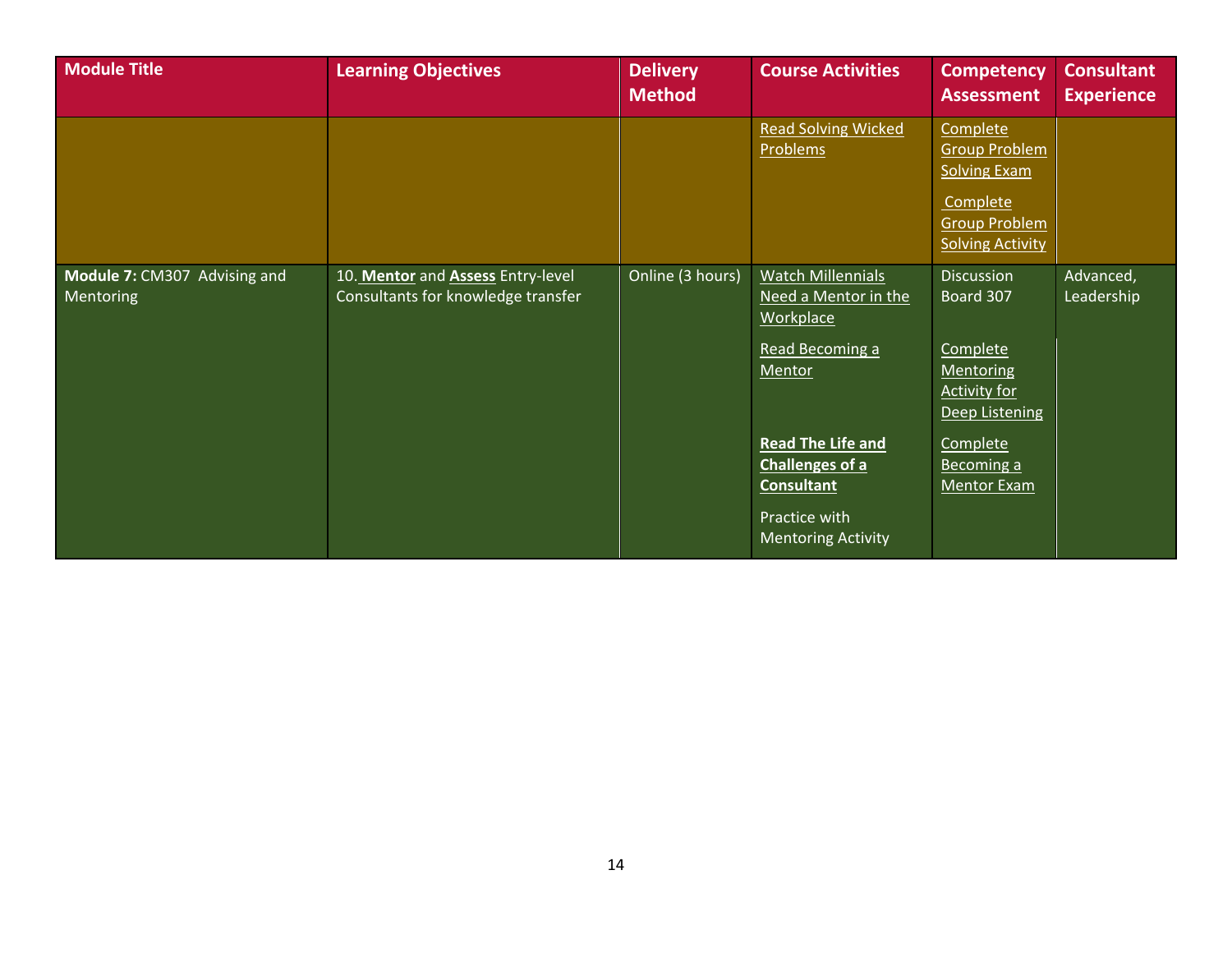

## <span id="page-15-0"></span>**Course Objectives and Engagement Activities Alignment**

#### <span id="page-15-1"></span>**LEVEL I Course Objectives and Engagement Activities Alignment**

| <b>Module Title</b>                  | <b>Course Objectives</b>                                                                                                               | Peer / Team<br><b>Activities</b> | <b>Reflective</b><br><b>Activities</b>            | <b>Authentic</b><br><b>Activities</b> | <b>Games and</b><br><b>Simulations</b>                                                    | Learner-<br><b>Led</b><br><b>Activities</b> |
|--------------------------------------|----------------------------------------------------------------------------------------------------------------------------------------|----------------------------------|---------------------------------------------------|---------------------------------------|-------------------------------------------------------------------------------------------|---------------------------------------------|
| Module 1: CM101 The Addx<br>Identity | Objective #1. Recognize Addx<br>identity, brand, and services to<br>improve their understandings of<br>Addx mission, values, and goals |                                  | Introduction<br><b>Discussion</b><br><b>Board</b> |                                       | Interactive<br>Learning<br>object = Addx<br>Identity                                      |                                             |
| Module 1: CM101 The Addx<br>Identity | Objective #2. Relate how Addx<br>organizational culture<br>contributes to corporate and<br>employee success                            |                                  |                                                   |                                       | Interactive<br>Learning<br>object<br>demonstrating<br>- Addx<br>organizational<br>culture |                                             |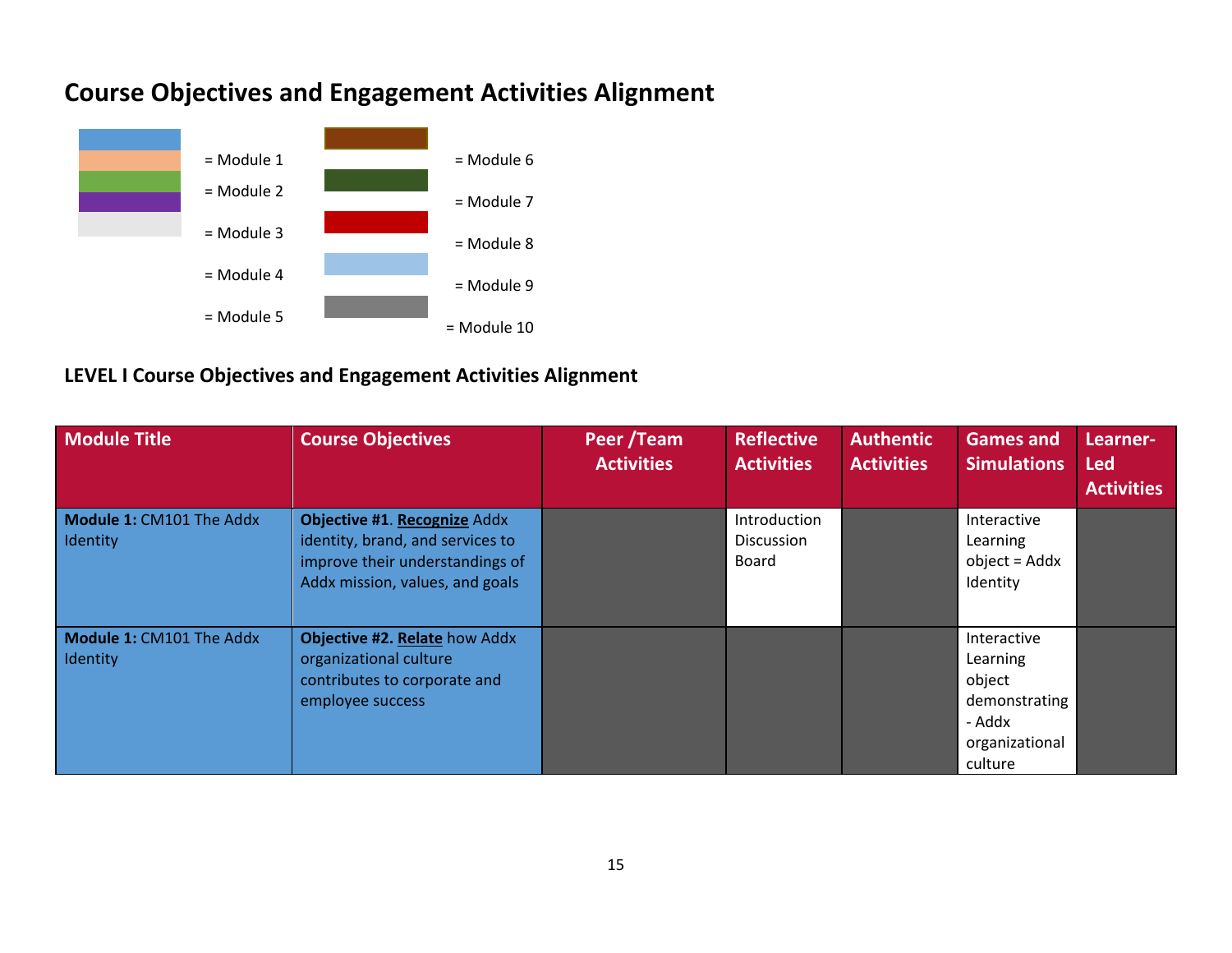| <b>Module Title</b>                                           | <b>Course Objectives</b>                                                                                                                                | Peer /Team<br><b>Activities</b>                           | <b>Reflective</b><br><b>Activities</b>  | <b>Authentic</b><br><b>Activities</b>                                                                        | <b>Games and</b><br><b>Simulations</b> | Learner-<br><b>Led</b><br><b>Activities</b>                  |
|---------------------------------------------------------------|---------------------------------------------------------------------------------------------------------------------------------------------------------|-----------------------------------------------------------|-----------------------------------------|--------------------------------------------------------------------------------------------------------------|----------------------------------------|--------------------------------------------------------------|
| Module 2: CM102 Listening<br><b>Essentials</b>                | Objective #3. Outline the best<br>approaches when practicing The<br><b>Art of Listening (Trusted Advisor)</b><br>with clients                           |                                                           | Pre-work:<br>Discussion<br>Board 102    | Scenarios of<br>the best<br>approaches<br>when<br>practicing The<br>Art of<br>Listening                      |                                        |                                                              |
| Module 2: CM102 Listening<br><b>Essentials I</b>              | Objective #4. Devise a goal-<br>oriented plan within a<br>collaborative/team environment                                                                | Complete Team<br>Performance<br>Assessment Form           |                                         |                                                                                                              |                                        | Group<br>project to<br>devise a<br>goal-<br>oriented<br>plan |
| Module 3: CM103<br><b>Presentations I</b>                     | <b>Objective #5. Produce</b><br>introductory presentations using<br>readily available and commonly<br>used software                                     |                                                           |                                         | Create a<br>voice-over<br>PowerPoint<br>presentation<br>related to<br>their specific<br>focus                |                                        |                                                              |
| Module 4: CM104<br><b>Fundamentals of Customer</b><br>Support | Objective #6. Identify their<br>personality preference and<br>learner style, and the<br>preferences of peers and clients<br>to avoid overgeneralization |                                                           | Pre-work:<br>Discussion<br>Board 104a   | Complete and<br>discuss<br>results from<br>the Index of<br>Learning<br><b>Styles</b><br><b>Questionnaire</b> |                                        |                                                              |
| Module 4: CM104<br><b>Fundamentals of Customer</b><br>Support | Objective #7. Evaluate rapport<br>building techniques to improve<br>relationships within teams                                                          | Scenarios<br>demonstrating rapport<br>building techniques | --Pre-work:<br>Discussion<br>Board 104b | Open-ended<br>building<br>rapport quiz                                                                       |                                        |                                                              |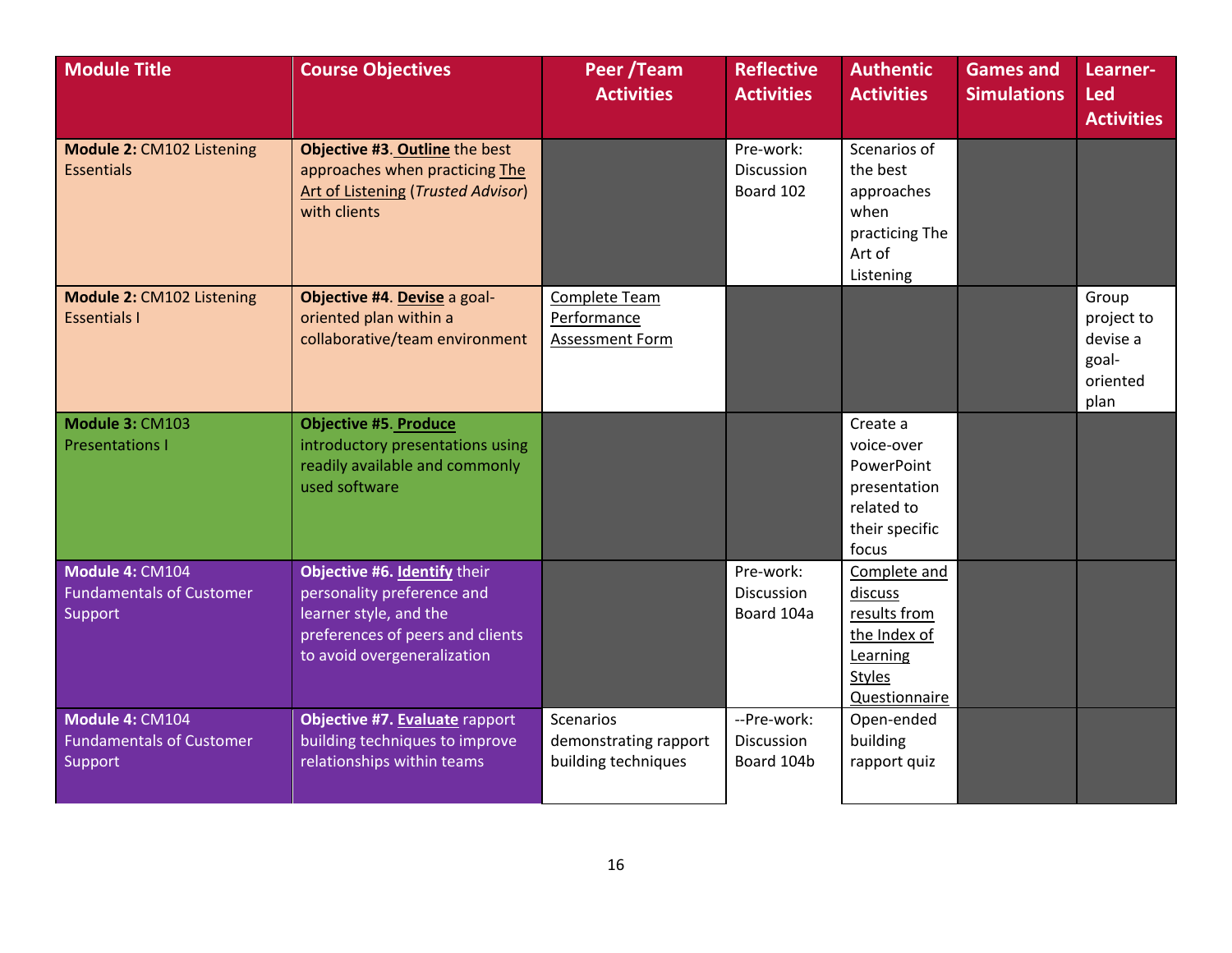| <b>Module Title</b>                                           | <b>Course Objectives</b>                                                                                       | Peer /Team<br><b>Activities</b>                                                             | <b>Reflective</b><br><b>Activities</b>          | <b>Authentic</b><br><b>Activities</b>              | <b>Games and</b><br><b>Simulations</b>                                                                     | Learner-<br><b>Led</b><br><b>Activities</b> |
|---------------------------------------------------------------|----------------------------------------------------------------------------------------------------------------|---------------------------------------------------------------------------------------------|-------------------------------------------------|----------------------------------------------------|------------------------------------------------------------------------------------------------------------|---------------------------------------------|
|                                                               |                                                                                                                |                                                                                             | --Discuss<br>rapport-<br>building<br>tip/tricks |                                                    |                                                                                                            |                                             |
| Module 4: CM104<br><b>Fundamentals of Customer</b><br>Support | Objective #8. Identify a themed<br>customer service approach when<br>communicating with clients                | Scenarios of a themed<br>customer service<br>approach when<br>communicating with<br>clients |                                                 | Open-ended<br>customer<br>service<br>approach quiz |                                                                                                            |                                             |
| Module 5: CM105 Corporate<br><b>Citizenship and Success</b>   | Objective #9. Locate and<br>identify Addx-branded materials<br>for Corporate Citizenship and<br><b>Success</b> |                                                                                             | Discussion<br>Board 105                         |                                                    | Interactive<br>Learning<br>object<br>highlighting<br>HR/Corporate<br>templates<br>Addx-branded<br>material |                                             |

## <span id="page-17-0"></span>**LEVEL II Course Objectives and Engagement Activities Alignment**

| <b>Module Title</b>                                             | <b>Course Objectives</b>                                                                  | Peer / Team<br><b>Activities</b> | <b>Reflective</b><br><b>Activities</b> | <b>Authentic</b><br><b>Activities</b>              | <b>Games and</b><br><b>Simulations</b>                 | Learner-<br><b>Led</b><br><b>Activities</b> |
|-----------------------------------------------------------------|-------------------------------------------------------------------------------------------|----------------------------------|----------------------------------------|----------------------------------------------------|--------------------------------------------------------|---------------------------------------------|
| Module 1: CM201 Listening<br><b>Essentials II</b>               | Objective #1. Apply advanced<br>listening and comprehension<br>skills for problem-solving |                                  | Pre-work:<br>Discussion<br>Board 201   | Role Play<br>Active and<br>Empathetic<br>Listening |                                                        |                                             |
| Module 2: CM202<br><b>Fundamentals of Project</b><br>Management | <b>Objective #2. Illustrate core</b><br><b>Project Management Principles</b>              |                                  | Discussion<br>Board 202                |                                                    | --Interactive<br>Learning<br>Object - PM<br>Principles |                                             |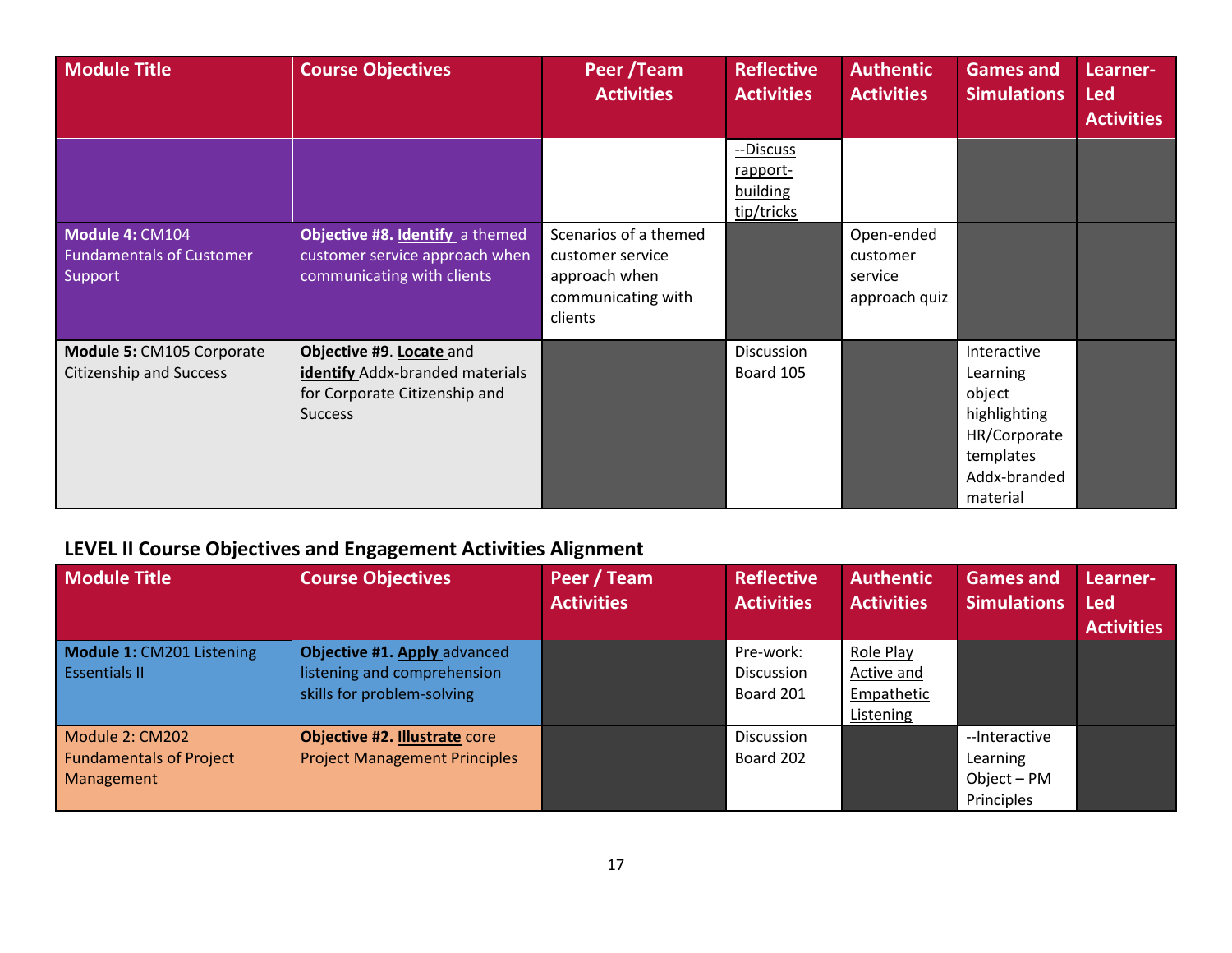| <b>Module Title</b>                                                                                                                                      | <b>Course Objectives</b>                                                                                                              | Peer /Team<br><b>Activities</b>    | <b>Reflective</b><br><b>Activities</b>                                           | <b>Authentic</b><br><b>Activities</b>              | <b>Games and</b><br><b>Simulations</b>                            | Learner-<br><b>Led</b><br><b>Activities</b>   |
|----------------------------------------------------------------------------------------------------------------------------------------------------------|---------------------------------------------------------------------------------------------------------------------------------------|------------------------------------|----------------------------------------------------------------------------------|----------------------------------------------------|-------------------------------------------------------------------|-----------------------------------------------|
| Module 3: CM203 The trust-<br><b>building Process</b>                                                                                                    | Objective #3. Initiate and engage<br>clients in the discussion (Trusted<br>Advisor) by use of Executive<br><b>Coaching techniques</b> | Think, Pair, Share                 | --Discussion<br>Board 203a<br>-- Emotional<br>Intelligence<br>assessment<br>(TE) | Vann<br>Coleman<br>Simpson<br>leadership<br>Survey |                                                                   |                                               |
| Module 3: CM203 The trust-<br><b>building Process</b>                                                                                                    | <b>Objective #4. Recognize</b><br>Solution-focused<br>communications to provide<br>adaptable advice                                   |                                    | Discussion<br>Board 203b                                                         |                                                    |                                                                   | Learner-<br>developed<br>Solutions            |
| Module 4: CM204<br><b>Prioritization Matrices</b>                                                                                                        | <b>Objective #5. Categorize</b><br>conflicting agendas, priorities,<br>and goals                                                      |                                    | Discussion<br>Board 204                                                          | Task<br>Prioritization<br>Matrix                   | Interactive<br>Learning<br>Object $-$<br>Prioritization<br>Matrix |                                               |
| Module 5: CM205 Tools of the<br>Trade                                                                                                                    | Objective #6. Identify their<br>industry to navigate standard<br>practices and unique nuances<br>when working with clients            |                                    | Discussion<br>Board 205                                                          |                                                    |                                                                   |                                               |
| Module 6a: (For Supervisors)<br>CM206a Employee<br><b>Performance Reviews</b><br>Module 6b: (For Associates)<br>CM206b Your Performance<br><b>Review</b> | Objective #7. Apply and practice<br>verbal and written effective<br>feedback techniques                                               | Group work: Feedback<br>Techniques | Discussion<br>Board 206                                                          |                                                    |                                                                   | Develop<br>Learner-<br>Designed<br>Assessment |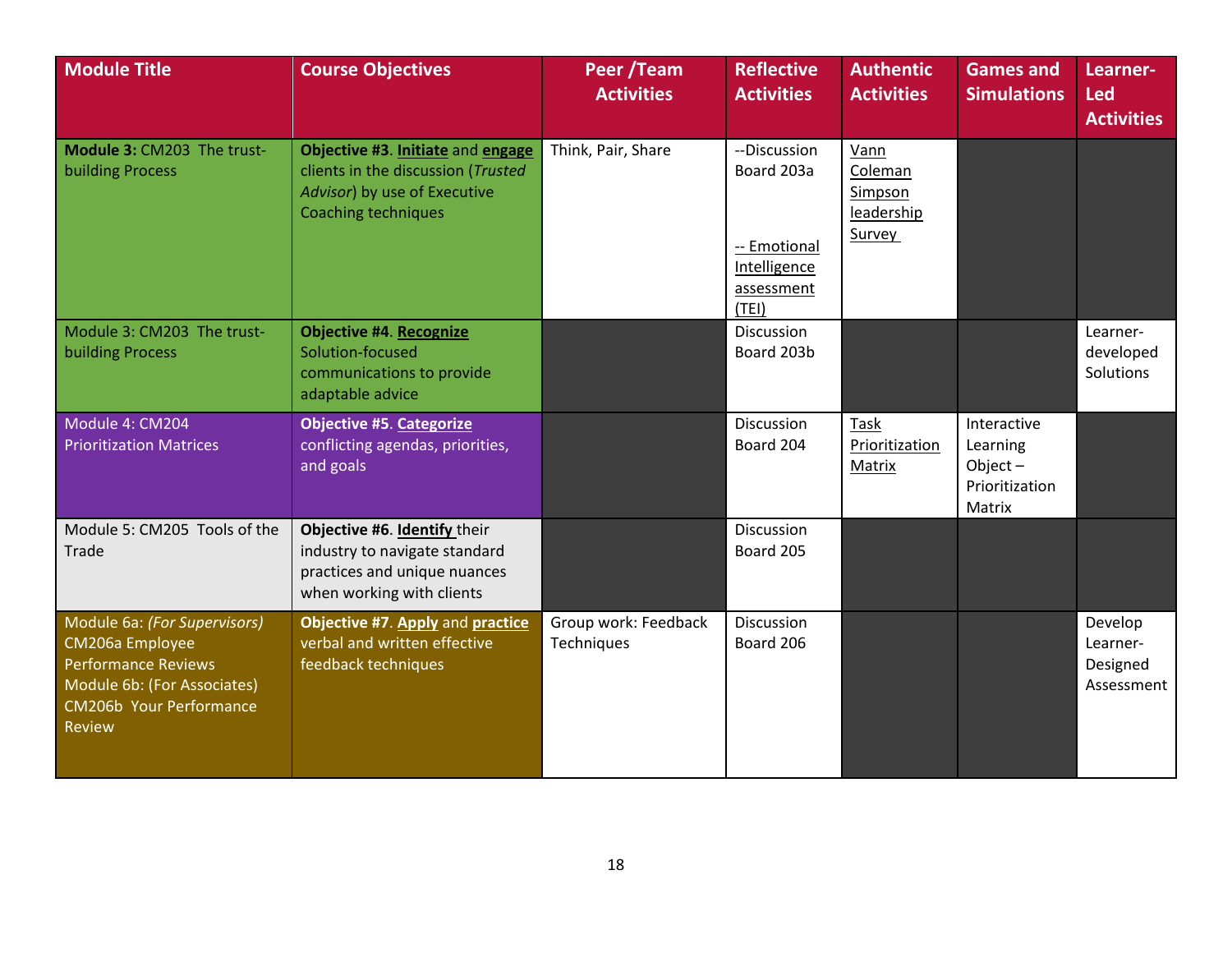| <b>Module Title</b>                                             | <b>Course Objectives</b>                                                                                                                      | Peer /Team<br><b>Activities</b>        | <b>Reflective</b><br><b>Activities</b> | <b>Authentic</b><br><b>Activities</b>                                      | <b>Games and</b><br><b>Simulations</b> | Learner-<br><b>Led</b><br><b>Activities</b> |
|-----------------------------------------------------------------|-----------------------------------------------------------------------------------------------------------------------------------------------|----------------------------------------|----------------------------------------|----------------------------------------------------------------------------|----------------------------------------|---------------------------------------------|
| Module 7: CM207<br><b>Fundamentals of Project</b><br>Management | Objective #8. Select qualities<br>that demonstrate project and<br>team leadership capabilities                                                | Peer Review of Project<br><b>Plans</b> |                                        | Peer Review<br>of Project<br>Plans                                         |                                        |                                             |
| Module 8: CM208 Problem-<br>Solving Techniques                  | Objective #9. Demonstrate the<br>ability to draw logical conclusions<br>and implications from the<br>analysis of an issue or problem          |                                        | Discussion<br>Board 208                |                                                                            |                                        |                                             |
| Module 9: CM209 National<br>Certification                       | Objective #10. Produce evidence<br>of registration for national<br>certification (e.g.; PMP, MSCE,<br>CISCO CCIE; CMMI or INCOSE Sys<br>Eng.) |                                        | Discussion<br>Board 209                | Upload proof<br>of<br>certification<br>registration<br>to online<br>course |                                        |                                             |

## <span id="page-19-0"></span>**LEVEL III Course Objectives and Engagement Activities Alignment**

| <b>Module Title</b>                             | <b>Course Objectives</b>                                                                                                                                                | Peer / Team<br><b>Activities</b> | <b>Reflective</b><br><b>Activities</b> | <b>Authentic</b><br><b>Activities</b>               | <b>Games and</b><br><b>Simulations</b> | Learner-<br><b>Led</b><br><b>Activities</b> |
|-------------------------------------------------|-------------------------------------------------------------------------------------------------------------------------------------------------------------------------|----------------------------------|----------------------------------------|-----------------------------------------------------|----------------------------------------|---------------------------------------------|
| Module 1: CM301 Situational<br><b>Awareness</b> | Objective #1. Classify different<br>models of power structures and<br>dynamics, and discover the<br>importance of flexibility,<br>situational awareness, and<br>agency. |                                  | Discussion<br>Board 301a               | Situational<br>Awareness<br>Reading and<br>Activity |                                        |                                             |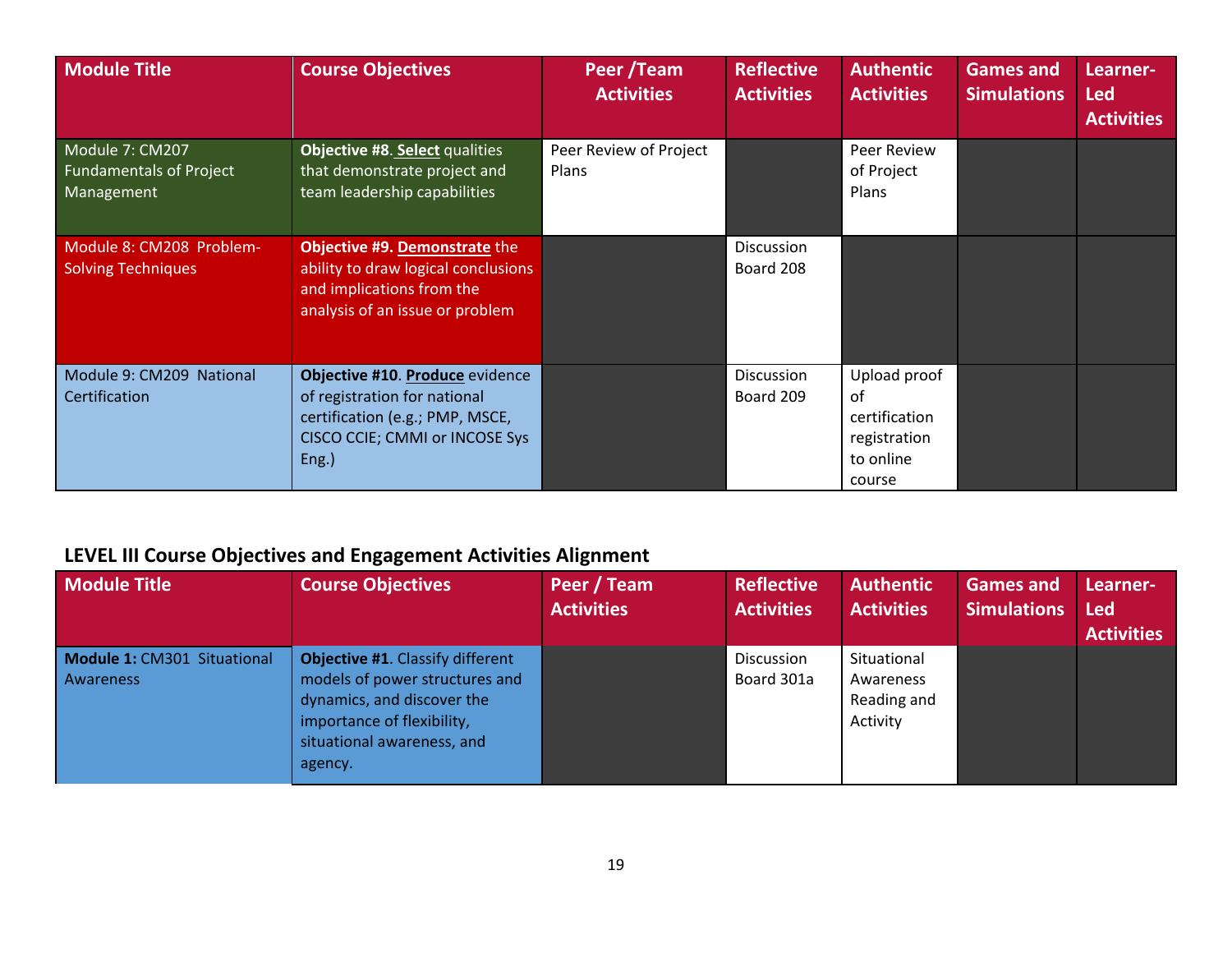| <b>Module Title</b>                                 | <b>Course Objectives</b>                                                                                                                                                                                                                                                                                             | Peer /Team<br><b>Activities</b>                                  | <b>Reflective</b><br><b>Activities</b>      | <b>Authentic</b><br><b>Activities</b>                                                     | <b>Games and</b><br><b>Simulations</b> | Learner-<br><b>Led</b><br><b>Activities</b> |
|-----------------------------------------------------|----------------------------------------------------------------------------------------------------------------------------------------------------------------------------------------------------------------------------------------------------------------------------------------------------------------------|------------------------------------------------------------------|---------------------------------------------|-------------------------------------------------------------------------------------------|----------------------------------------|---------------------------------------------|
| Module 1: CM301 Situational<br><b>Awareness</b>     | Objective #2. Employ the three<br>skills of a Situational Leader-<br>flexibility, diagnosis, and partner<br>for increased performance - to<br>respond more effectively to<br>client needs                                                                                                                            |                                                                  | Discussion<br>Board 301b                    | <b>Case Studies</b>                                                                       |                                        |                                             |
| Module 1: CM301 Situational<br><b>Awareness</b>     | Objective #3. Identify persuasive<br>strategies to drive change                                                                                                                                                                                                                                                      |                                                                  |                                             | Complete<br>Persuasion<br>Activity                                                        |                                        |                                             |
| Module 1: CM301 Situational<br><b>Awareness</b>     | <b>Objective #4. Role-play</b><br>storytelling by constructing<br>narratives that present ideas and<br>knowledge in a meaningful way                                                                                                                                                                                 | Develop a business case<br>through Role-play and<br>Storytelling |                                             | Develop a<br>business case<br>through Role-<br>play and<br>Storytelling                   |                                        |                                             |
| <b>Module 2: CM302 Executive</b><br><b>Analysis</b> | Objective #5. Formulate a<br>structured, sound process in the<br>executive analysis of business<br>situations and decision making<br>that includes the phases of<br>diagnosis of the problem,<br>selection of criteria,<br>identification of alternatives,<br>weighted analysis, and selection<br>of an alternative. |                                                                  | Discussion<br>Board 302                     | Complete<br>Stakeholder<br>Analysis<br>Template for<br>a current or<br>previous<br>client |                                        |                                             |
| Module 3: CM303<br><b>Presentations II</b>          | Objective #6. Demonstrate and<br><b>Evaluate</b> advanced presentation<br>skills using readily available<br>software                                                                                                                                                                                                 | Present presentation to<br>peers and colleagues                  | Pre-work:<br><b>Discussion</b><br>Board 303 | Critique<br>performance<br>using the<br>Presentation<br>Rubric                            |                                        | Complete<br>peer<br>Evaluation<br>Form      |